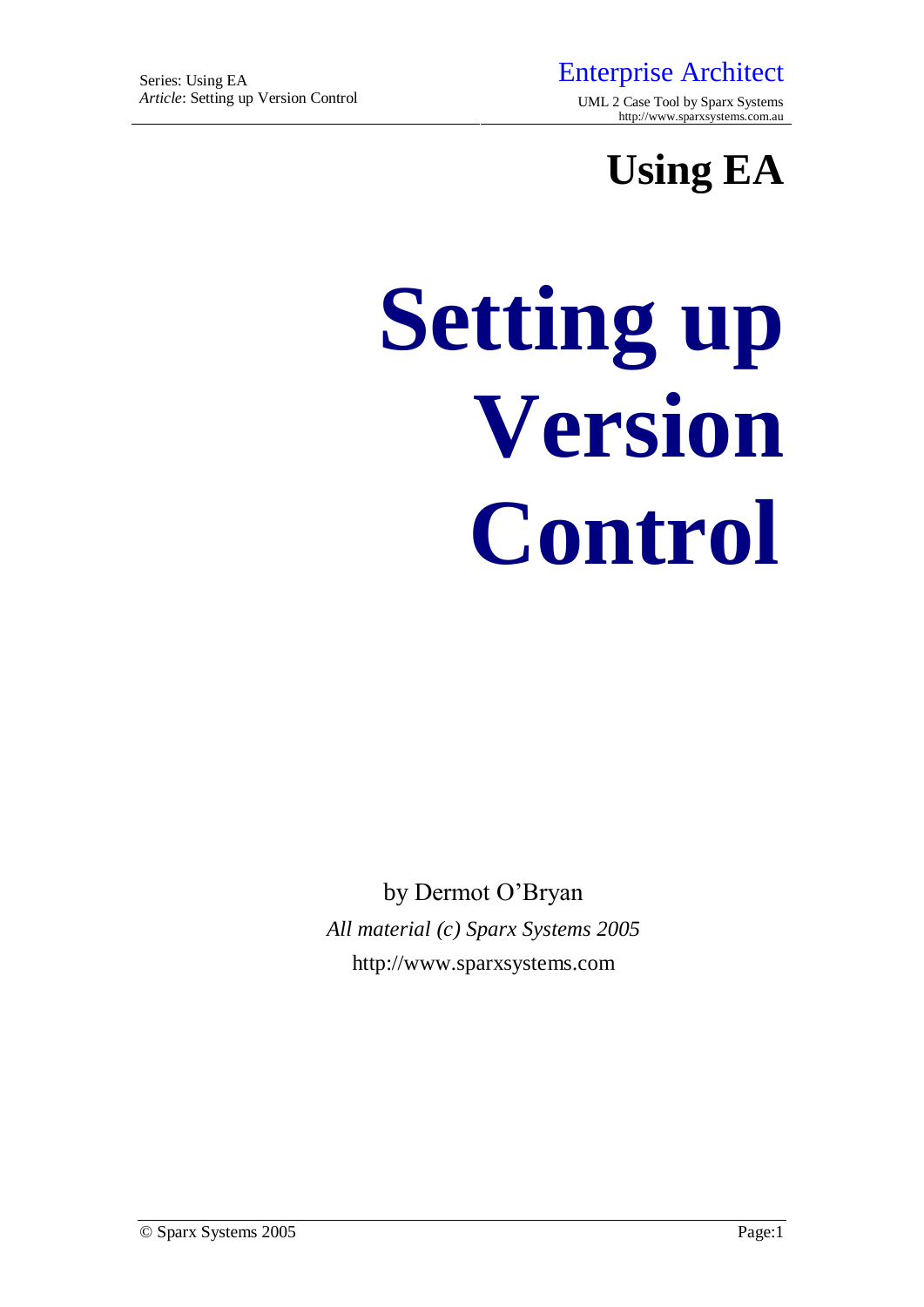# **Enterprise Architect**

UML 2 Case Tool by Sparx Systems<br>http://www.sparxsystems.com.au

# **Table of Contents**

| 3.             |  |
|----------------|--|
| 4 <sub>1</sub> |  |
|                |  |
|                |  |
|                |  |
|                |  |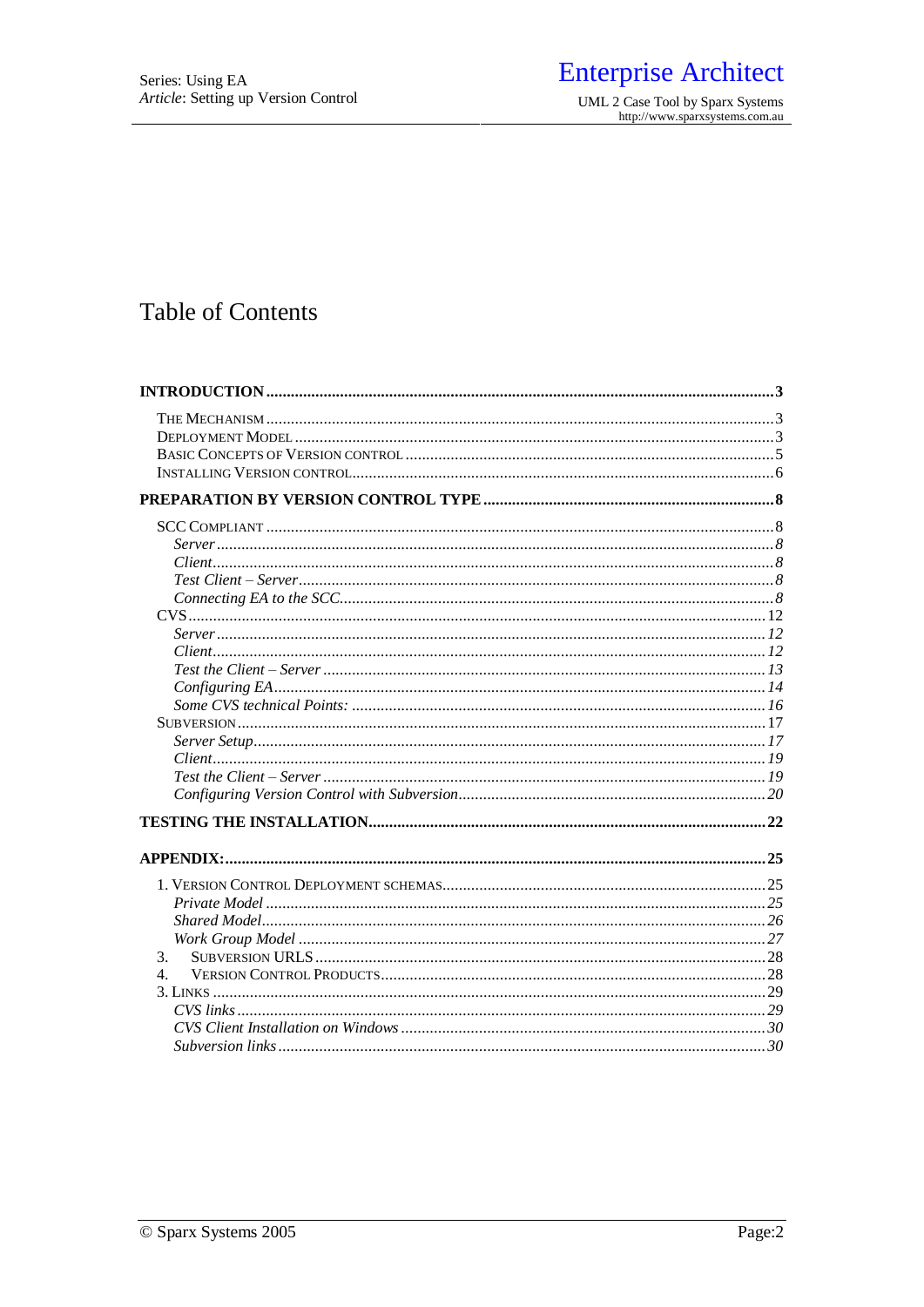# **Introduction**

Enterprise Architect supports version control of packages through an interface to third party version control repositories. The three main types of repositories supported are the Microsoft SCC compliant version control applications, the open source CVS version control and Subversion version control.

This paper presents the key processes for setting up EA to work with the main version control systems, as well as giving a general insight into working with third party products that claim to support the SCC interface.

**Note:** This document is available prior to the release of EA version 6.0. Support for Subversion will not be available until EA version 6.0 is released.

# *The Mechanism*

In general, version control systems consist of a repository that holds a "master" copy of each revision, and a local working copy of these files on each user's PC. It is the local working copy of the files that users change, before the file is "committed" or "Checked-In" to the repository, creating the next revision.

When setting up a version control system, a directory must be created on each user's PC that will contain the local working copies. The method for doing this varies from product to product and you should consult the relevant documentation for your particular product. CVS and Subversion refer to this directory as the "Working Copy" directory, whereas SCC products generally refer to this directory as the "Local Project Path".

When EA adds packages to version control, it does so by first exporting the package to an XMI file, then this XMI file is added to version control. EA must be instructed to create these intermediate files in the users' "Working Copy" directory that has previously been set up for use with their Version Control product. The path to this directory is specified as part of EA's Version Control configuration procedure.

When a user "checks-out" a package, EA sends a command to the Version Control system, to "check-out" the file. The Version Control system then puts the latest version of the file into that user's working directory. Any previous version of the file in that directory is overwritten with the one coming out of the Version Control system. EA then imports the package file into the model, replacing the existing version of the package.

With the Check-in, the package is exported as an XMI file, overwriting the existing local working copy of the file, the new file is then checked-in to the version control system.

For each of the processes involving version control, Enterprise Architect keeps track of the version control status of all packages.

# *Deployment Model*

The deployment model is the relationship between your EA application, the EA repository and the version control product. When setting up a development environment to support team development, you will need to decide on what kind of deployment model to adopt. This would include decisions about the connectivity between the user's workstations, the EA repository(s) and the version control system.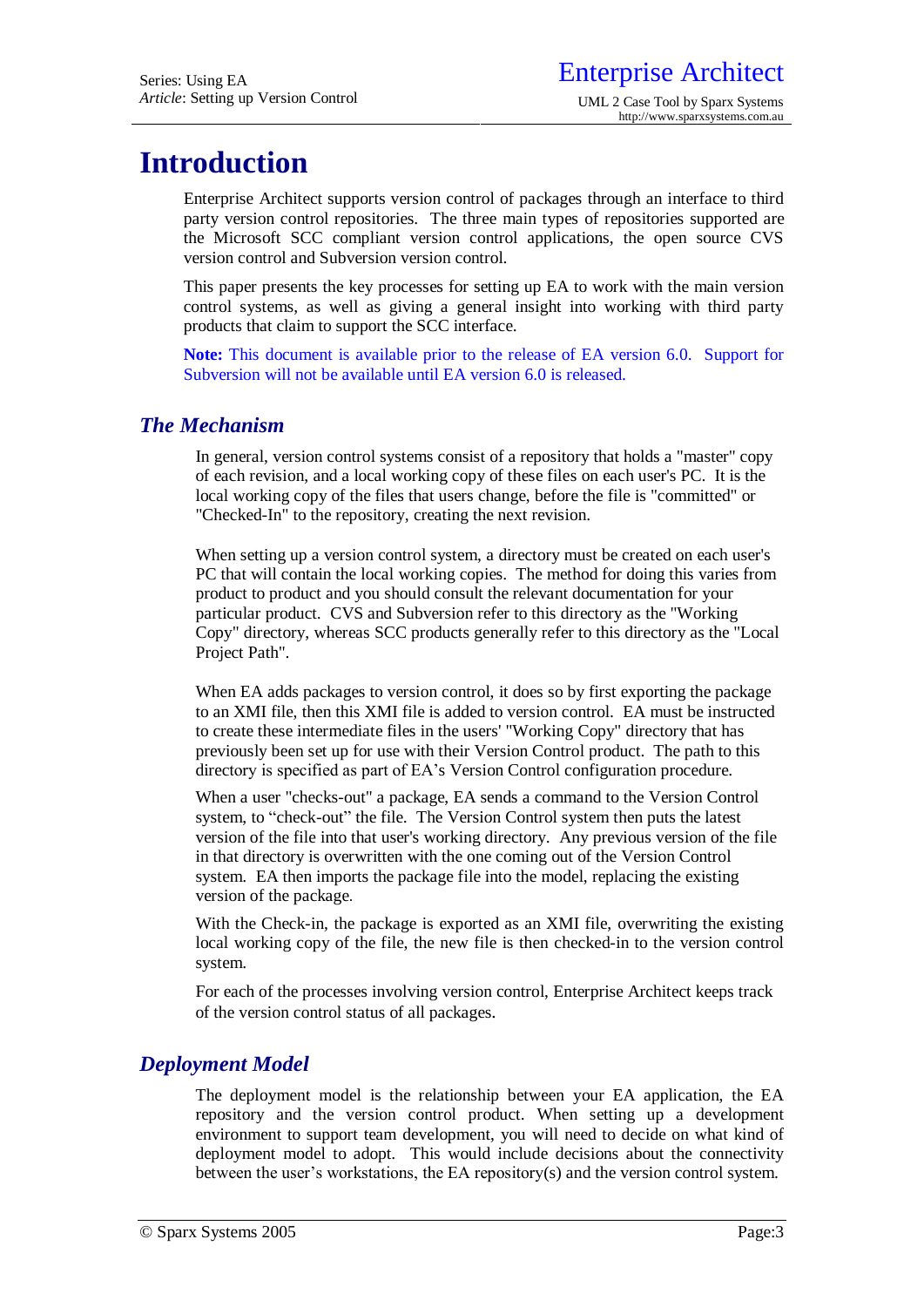There is not really any "correct" way to set up your development environment, although certain deployment models will support particular ways of working, some may be more suited to your needs than others.

If your team needs to see the latest changes to the model almost instantly, then a shared model stored in a DBMS repository (or an EAP file on a network drive) is a good way to achieve that. If there are users that will be "experimenting" with different ways of modelling things and want the rest of the team to see only the end product, then private models stored locally is the better option. It really depends on how you want the team to work.

Either way, a private or a public model will interface with the version control system.

For more information on the deployment of Enterprise Architect using different repository types see the Deployment white-paper available from:

[http://sparxsystems.com.au/downloads/whitepapers/EA\\_Deployment.pdf](http://sparxsystems.com.au/downloads/whitepapers/EA_Deployment.pdf)

In order to make the version control functionality available the system needs to be set up to interface with an external version control application. There are several ways in which EA can be interfaced with the Version Control facility.

The simple and common scenario is where users are setup to share a central EAP file or DBMS database. This configuration allows users to see other users' packages without explicitly having to retrieve them. Version control regulates access to packages, and maintains package revision history.

Below is a model of a simple setup showing a workstation connected to the Server running the version control as well as a data server for EA's repository:

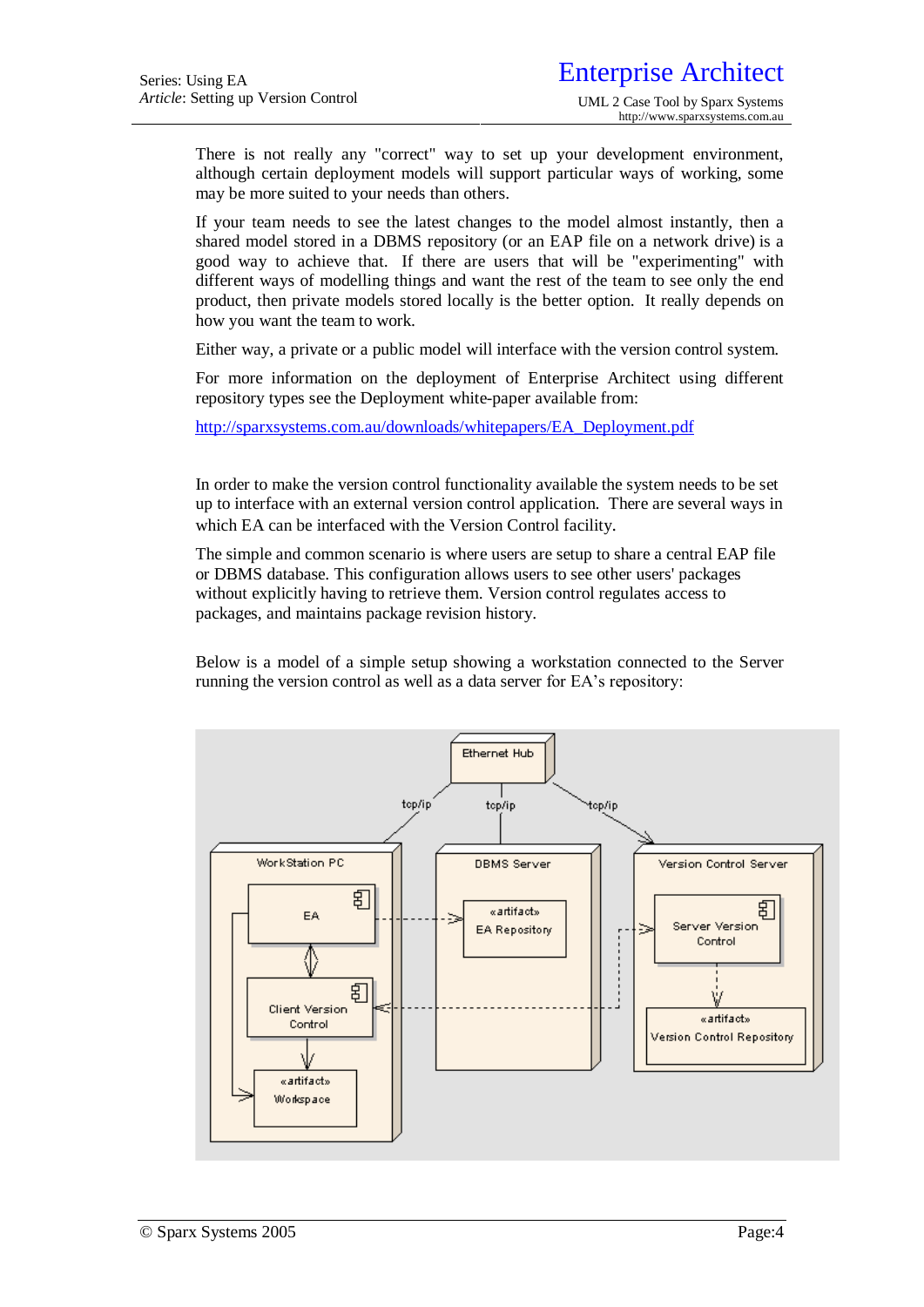As stated above there can be a number of variations on this basic schema. Some standard variations of this are set out in the appendix: Version Control Deployment schemas.

# *Basic Concepts of Version control*

The Version Control features of Enterprise Architect allow the user to version control any package or tree of packages. The version control provides the following functionality:

- $\triangleright$  Coordinating the sharing of packages between users.
- $\triangleright$  Saving a history of changes to EA.
- $\triangleright$  The ability to retrieve previous versions.

Once version control is set up for a repository, the main screen section that a packages version control state is viewable is in the Project View.



This is also where the key functions of *Checking In* and *Checking Out* packages are performed.

You can see the version control state for a package (or package tree) in EA's Project View. The following table shows the different icons representing the version control status of a package:

| <b>Icon</b> | <b>Definition with Respect to Version Control</b>                                                  |
|-------------|----------------------------------------------------------------------------------------------------|
|             | Package is not version controlled                                                                  |
| €⊡          | Package is version controlled and checked In (or<br>checked out to another).                       |
|             | Package is version controlled and Checked Out                                                      |
|             | This icon is also used when a package is controlled but<br>not version controlled (i.e. exported). |

The basic functions for Checking In and Checking Out a package are accessible by selecting a package in the Project View, then by right-clicking, from the context menu select: *Package Control*. This brings up the set of version control functions available for use on the current package: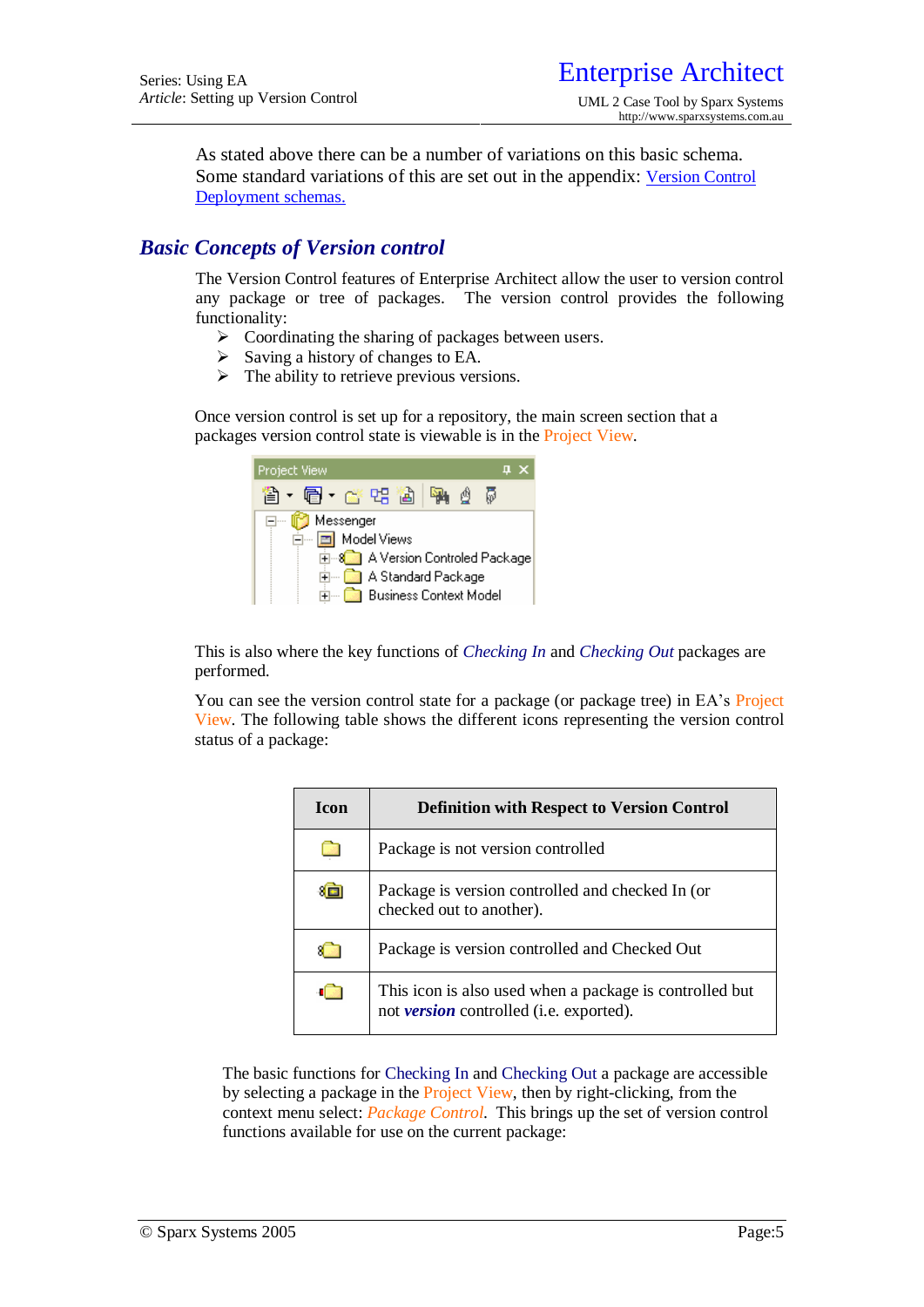*Article*: Setting up Version Control UML 2 Case Tool by Sparx Systems <http://www.sparxsystems.com.au>

| Ctrl+Alt+P<br>Configure |  |
|-------------------------|--|
| Check In                |  |
| Check Out               |  |
| Undo Check Out          |  |
| Get Latest              |  |
| Get All Latest          |  |
| Put Latest              |  |
| File Properties         |  |
| File History            |  |
| Get Package             |  |
| Version Control Options |  |
| Update Package Status   |  |
| Set as Namespace Root   |  |

For more information on the functions available above see EA's help file under Model Management | Version Control.

# *Installing Version control*

In order to use version control in EA it is necessary to firstly install the external version control system that you are wanting EA to communicate with. This setup process is dependant on each particular version control product. Given the number of different products that are supposedly compatible with SCC , it is not appropriate to give the full details for setting up each of these in this document. What we can provide, is a brief outline of the set up process for the key systems and refer you to appendices that have reference links for common version control products.

The following is a summary of the key steps that are required for setting up the external version control system: (For information more specific to each class of product, see Preparation by Version Control Type below.)

#### 1. **Install your Version Control product**.

Typically a server process will run on a remote server machine and the client process runs on the local machine where you will be running EA. So in most cases this requires configuring at least two machines – the Server and a client workstation. Installing each of these is as follows:

- a. Install the server side Version Control software on the server.
	- i. Check that the installation sets up a version control repository. If not, create a repository on the server. (CVS and Subversion require this).
- b. Install the workstation Version Control client software on your workstation.
	- i. Ensure that this is configured to address the server (by server name, TCP/IP, port etc).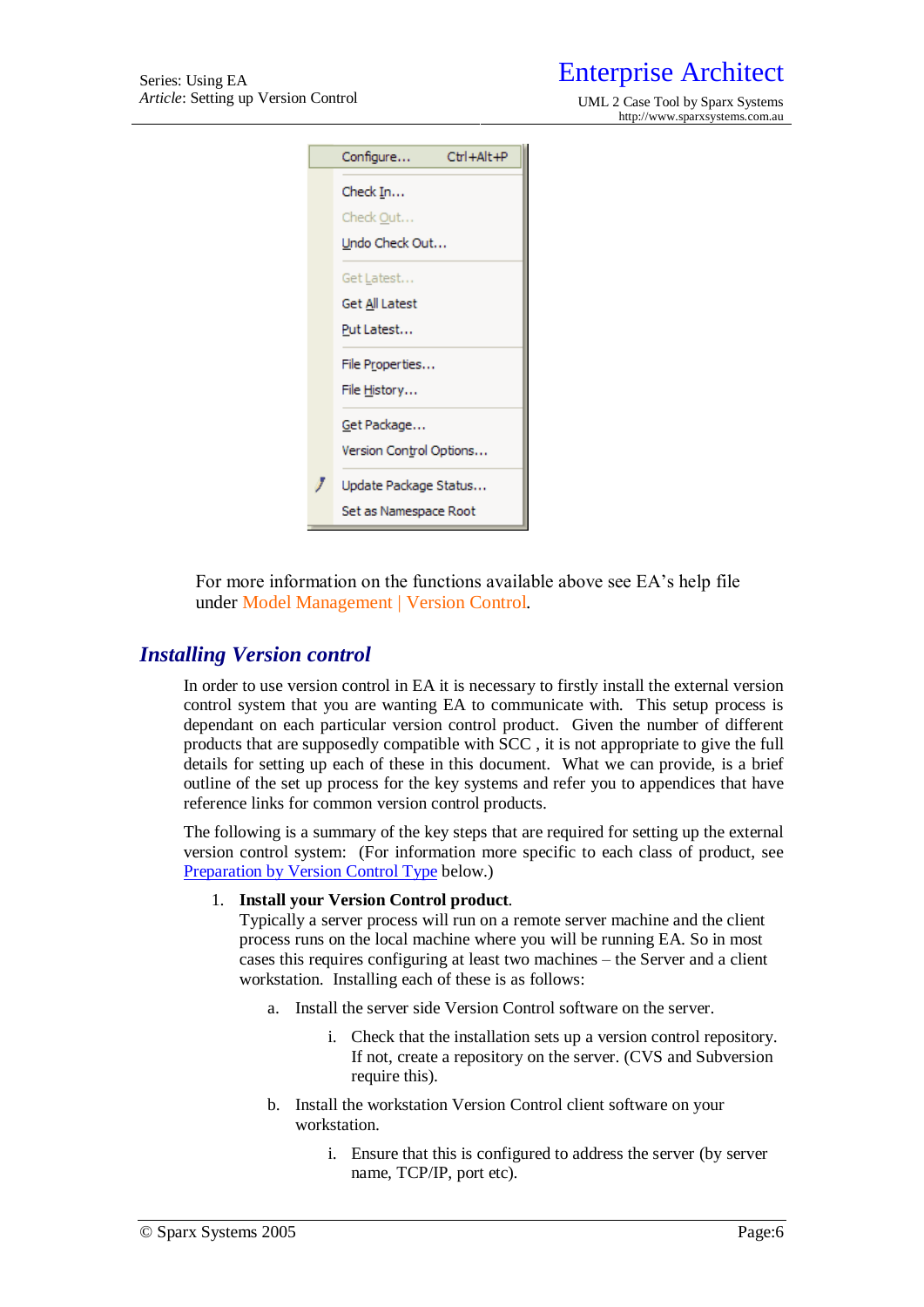#### 2. **Create a Local Work Space**

For SCC products, this step varies greatly. Some will run a wizard; some will require an existing folder to be "nominated" as the Local Project path.

For CVS and Subversion, this step means creating a local working folder and "checking-out" a module/subtree from the repository.

#### 3. **Verify Externally that the Newly Installed System Works.**

Run the version control client from outside of EA. This is a simple step but it helps circumvent any later confusion!

A common process for this is to create a text file and have it entered into the version control system. Check that it is marked as being in the version control system.

#### **4. Setup up EA to interface with the Version Control.**

Once the version control system has been externally verified as operating, you can then start the process of setting up EA to interface with it. This is explained further in the following section: *Preparation by Version Control Type*. This contains sub-section deals specifically with SCC, CVS and Subversion Version control systems.

#### **5. Test the installation**

Once EA has been configured you can then place an EA package under Version Control and test that it has been accepted by the Version Control.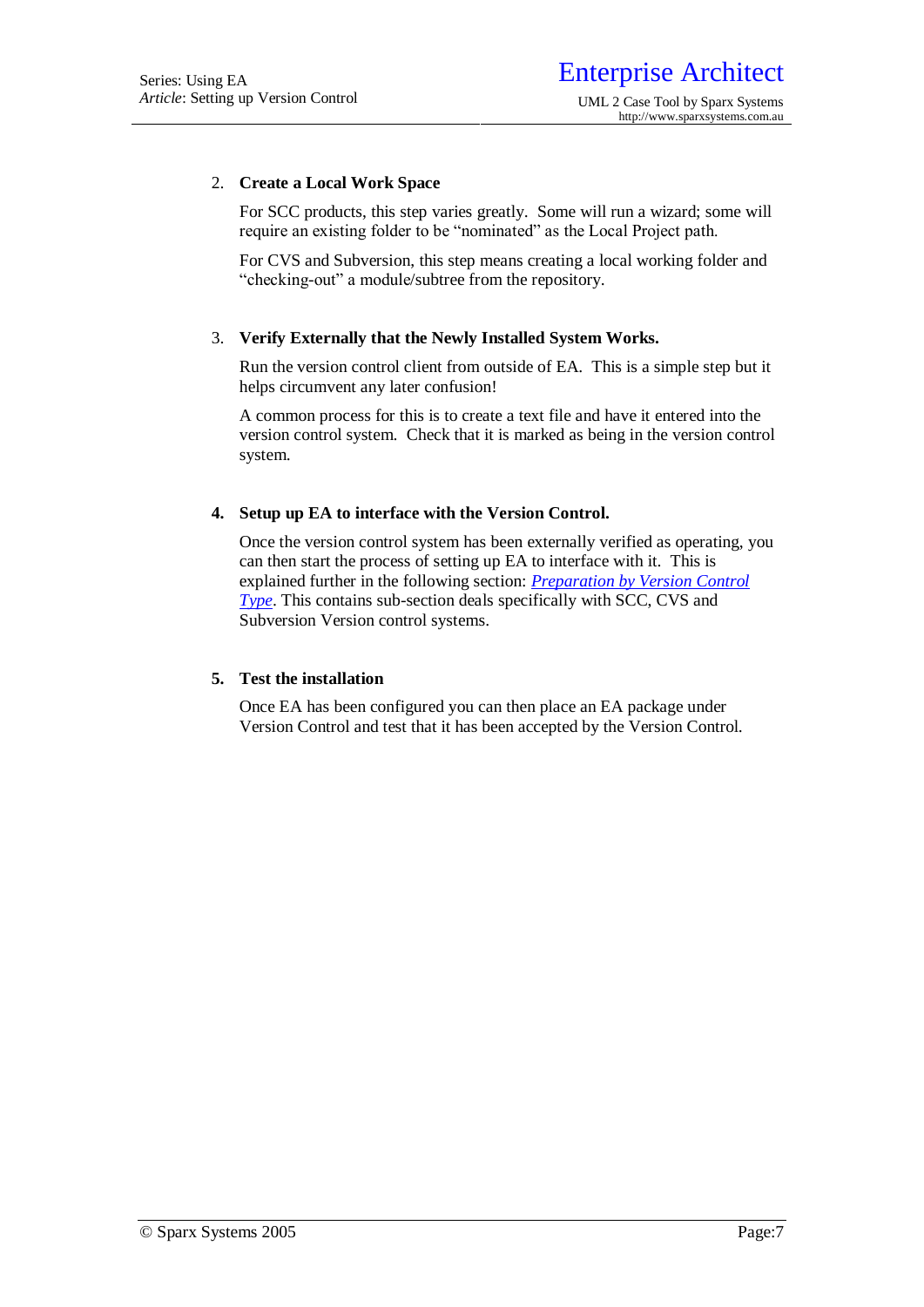# **Preparation by Version Control Type**

The following gives some more detail on the general set up required for the key types of version control systems supported by EA.

# *SCC Compliant*

SCC compliant version control products typically have three components;

- 1. The server, which creates and manages the repository.
- 2. The GUI client, that provides an interface through which users may add, check in and check out files to/from the repository.
- 3. A SCC client. This is a programmatic interface that allows IDE's such as EA, to programmatically interact with the server.

To set up version control within EA, first you need to install your (SCC compliant) version control product, on both the server as well as the client machine.

#### Server

To setup on the server, refer to the documentation provided with the SCC application. A version control repository must be set up using the SCC server and access to that repository must be available to all intended users.

## Client

When setting up the client machine, make sure that you install the SCC client module (it may be optional) and then set up your project space within that product. Typically you need to associate a *local working folder* with your source control project. Take note of the location in which this is set up, as this will be used for configuring EA's interface to Version Control.

# Test Client – Server

Always test the connectivity of the client and server by manually placing a file on the version control system and check its status using the GUI client module.

# Connecting EA to the SCC

To set up a connection in EA with the SCC client/server installed above – open EA and perform the following:

- 1. Open/Create the EA model you wish to place under version control.
- 2. From the *Project* | *Version Control* submenu, select *Set Version Control Options*.

This will invoke the following dialog: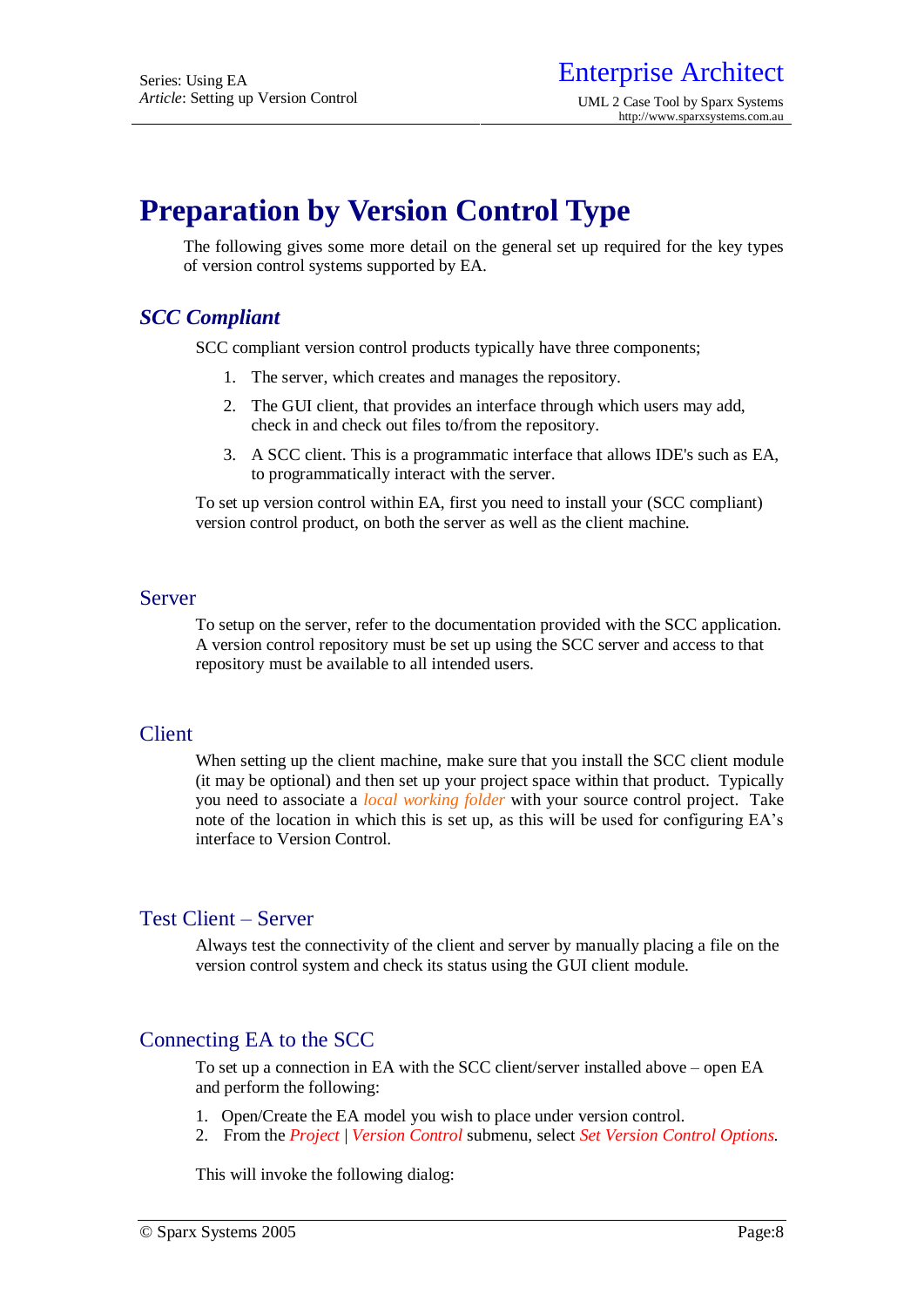| Configurations          | model.                            |               | Configure one or more version control providers for this |                      |             |
|-------------------------|-----------------------------------|---------------|----------------------------------------------------------|----------------------|-------------|
| Select Type:            | $\overline{M}$ scc $\overline{M}$ | $\Box$ cys    | SubVersion                                               |                      |             |
| Unique ID:              |                                   |               |                                                          | $\blacktriangledown$ |             |
| Local Project path:     |                                   |               |                                                          |                      | Select Path |
| Current User:           |                                   |               |                                                          |                      | Change User |
| <b>SCC Provider:</b>    |                                   |               |                                                          |                      |             |
| <b>SCC Project:</b>     |                                   |               |                                                          |                      |             |
|                         |                                   |               |                                                          |                      |             |
|                         |                                   |               |                                                          |                      |             |
| Defined Configurations: |                                   |               | <b>New</b>                                               | Save                 | Delete      |
|                         |                                   | Files<br>Type | Location                                                 |                      |             |

- 3. Press the *New* button and ensure that the *Select Type* check box is set to *SCC*.
- 4. Type in a name for the configuration you are about to create.
- 5. Click on the Local project path [Select Path] button.
- 6. This will bring up the following window prompting for the location of the *local working folder* used by the Version Control Client. Select the directory where the local workspace is stored. This should have been defined when setting up the workstation side of your version control product.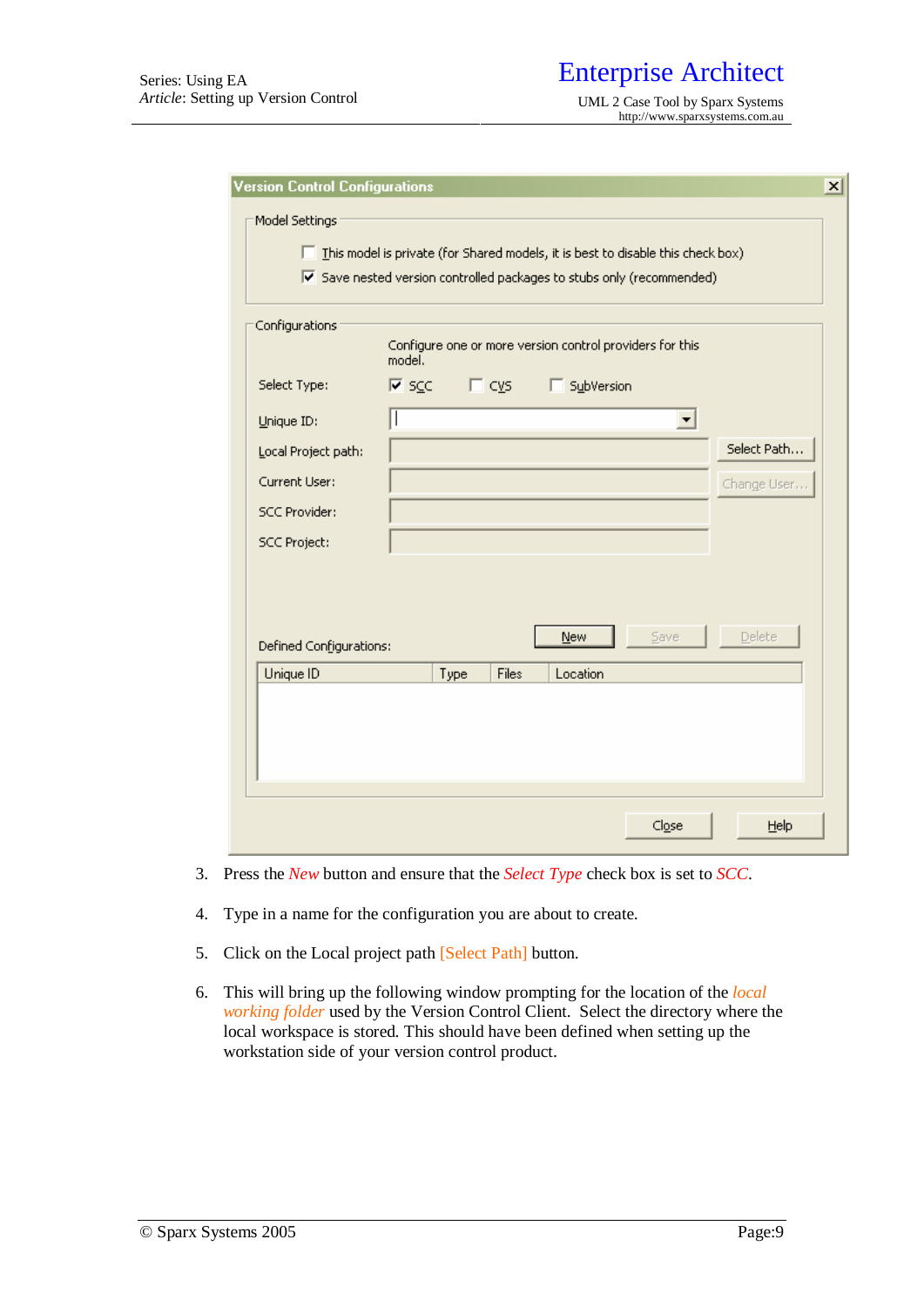<http://www.sparxsystems.com.au>

| <b>Browse For Folder</b>                                            |  |  |  |  |
|---------------------------------------------------------------------|--|--|--|--|
| The local path used to transfer package files must be<br>specified. |  |  |  |  |
| ⊞<br>sj657                                                          |  |  |  |  |
| Software<br>Œ                                                       |  |  |  |  |
| Visual Studio Addin Help File<br>Œ                                  |  |  |  |  |
| ) webtest<br>Ð                                                      |  |  |  |  |
| WINDOWS<br>Œ                                                        |  |  |  |  |
| WUTemp                                                              |  |  |  |  |
| <b>XMLFileStore</b>                                                 |  |  |  |  |
| □ 3 DVD/CD-RW Drive (D:)                                            |  |  |  |  |
| Sparxshare on 'Sparx Systems File Server                            |  |  |  |  |
| <b>E</b> ≥ My Music on '172.16.17.32' (Z:)                          |  |  |  |  |
| Shared Documents<br>Œ                                               |  |  |  |  |
| John's Documents<br>Ð                                               |  |  |  |  |
| III                                                                 |  |  |  |  |
| Make New Folder<br>Cancel<br>ОК                                     |  |  |  |  |

On confirming this with OK, you will be prompted with the dialog shown below. In this window EA lists all of the SCC interface clients that it has found.

| <b>Select SCC Provider</b>           |    |        | $\boldsymbol{\mathsf{x}}$ |
|--------------------------------------|----|--------|---------------------------|
| Select Source Code Control Provider: |    |        |                           |
| Perforce SCM<br>PushOk CVS Proxy     |    |        |                           |
|                                      |    |        |                           |
|                                      |    |        |                           |
|                                      |    |        |                           |
|                                      |    |        |                           |
|                                      |    |        |                           |
|                                      |    |        |                           |
|                                      | OΚ | Cancel | Help                      |

Not all products install the SCC interface client by default. If after installing your product, it does not show in the above list, it would indicate that you do not have a client module for that product installed on that machine or the windows registry was not updated correctly.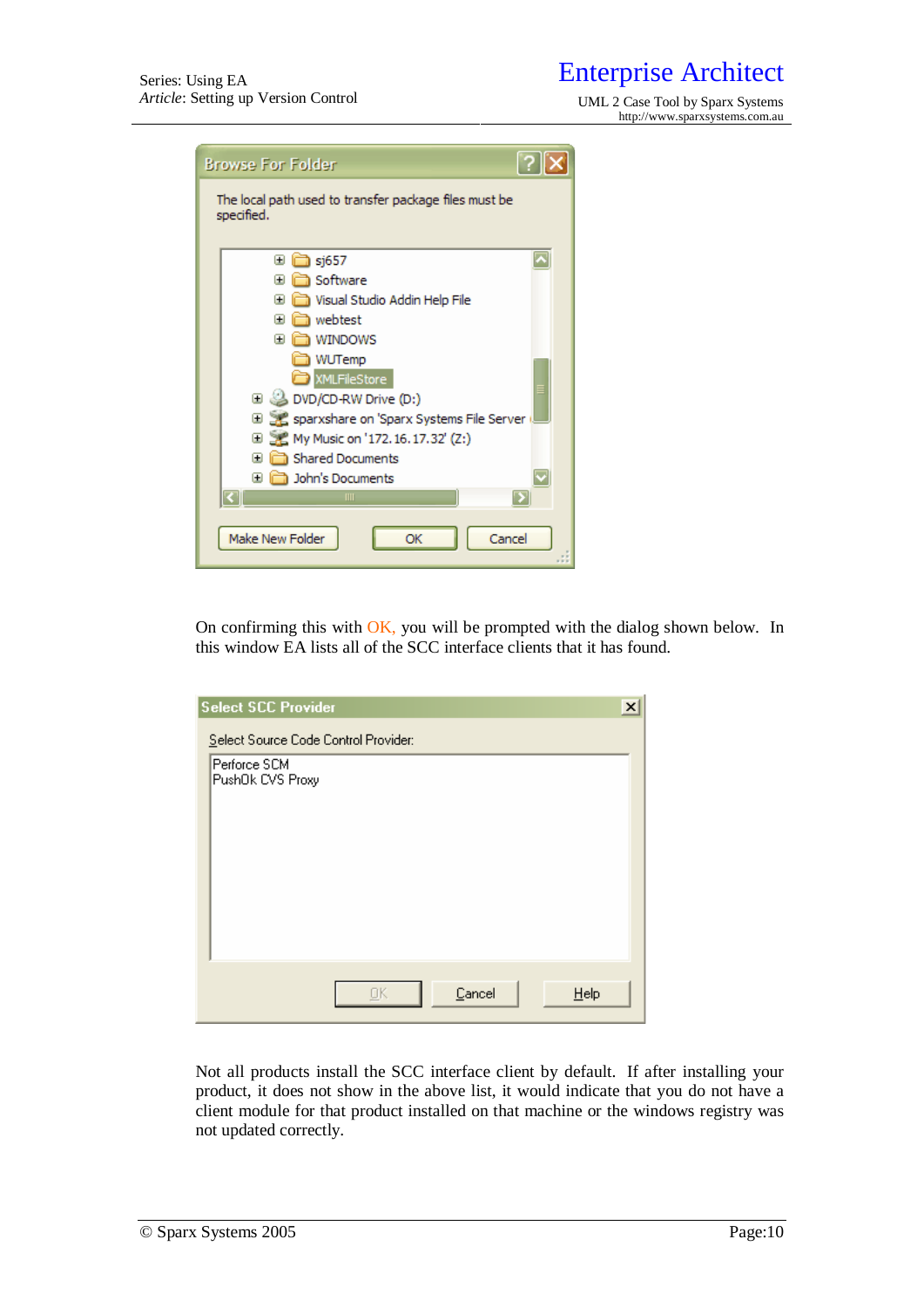Assuming that your version control product does provide an SCC interface client, but it does not appear in the list presented by EA, you may need to re-install your version control client and select an option specifying that you want to install the SCC interface client. Your Version Control vendor should be able to provide information and instructions in this regard.

Next, launch EA and carry out the process listed in: **Testing the installation**.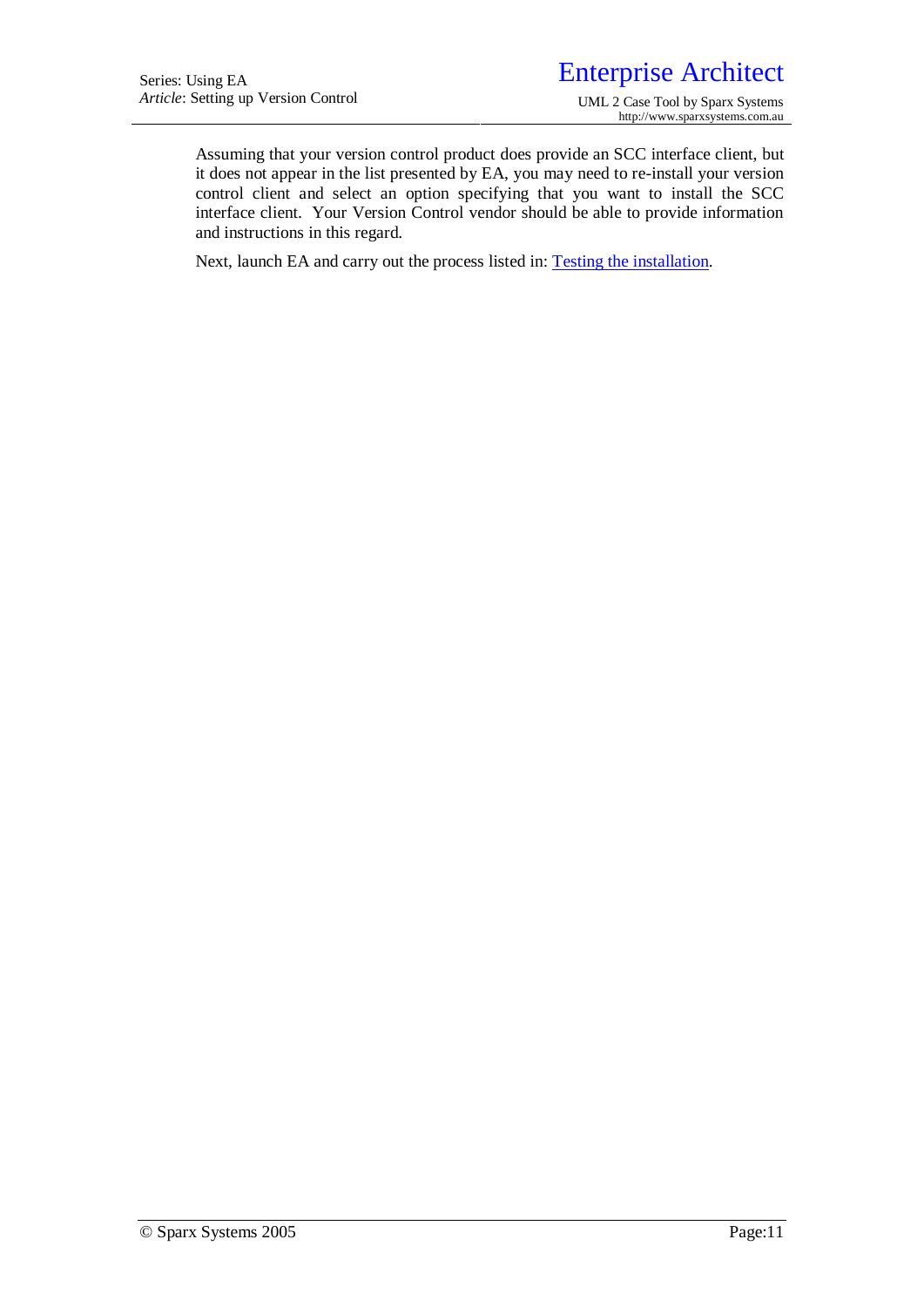# *CVS*

CVS version control consists of two key components;

- 1. The server, which creates and manages the repository.
- 2. The client, that provides the interface through which users add, check in and check out files to/from the repository,

A CVS server *Repository* will contain *Modules*. You will need to know the name of the Module that you will be accessing.

To set up version control within EA, first you need to install your CVS server on the server machine and then install the CVS client on each user's workstation machine.

The following are some steps that must be completed before you can use CVS with EA. Refer to your CVS documentation for details.

#### Server

You will need to create a repository containing a module that you can use to control your EA package files. CVS does not create a repository by default when installing the server, so specific CVS commands must be used to set up a repository.

You will need to know the name of the module you will be accessing. This is used later, when setting up the client.

You must also set up UserID's for all users that will be accessing the repository.

## **Client**

On each client workstation, you need to check-out the *module* you will be using, from the *repository*, thereby creating a local working copy of the module. Choose a suitable directory in which to create this working copy, EA will be exporting and importing packages files using this directory.

The local working directory (*Working Copy Path*) that you set up here needs to be specified in EA when defining the Version Control Configuration.

Once installed, you can then run the following commands in the DOS prompt to set up the client workspace and connect into the server.

**Note:** These commands are case sensitive.

The steps to carry out this are as follows:

- 1. Open a DOS prompt.
- 2. Navigate to the directory where you will be storing the client local workspace. The directory that will be defined within this directory will need to be defined in the EA Version Control configuration as the *Working Copy Path*. An example would be:

cd \myCVSWorkspace\MyLocalProjectDirectory

3. In the DOS prompt login into our CVS repository on the server using the following command: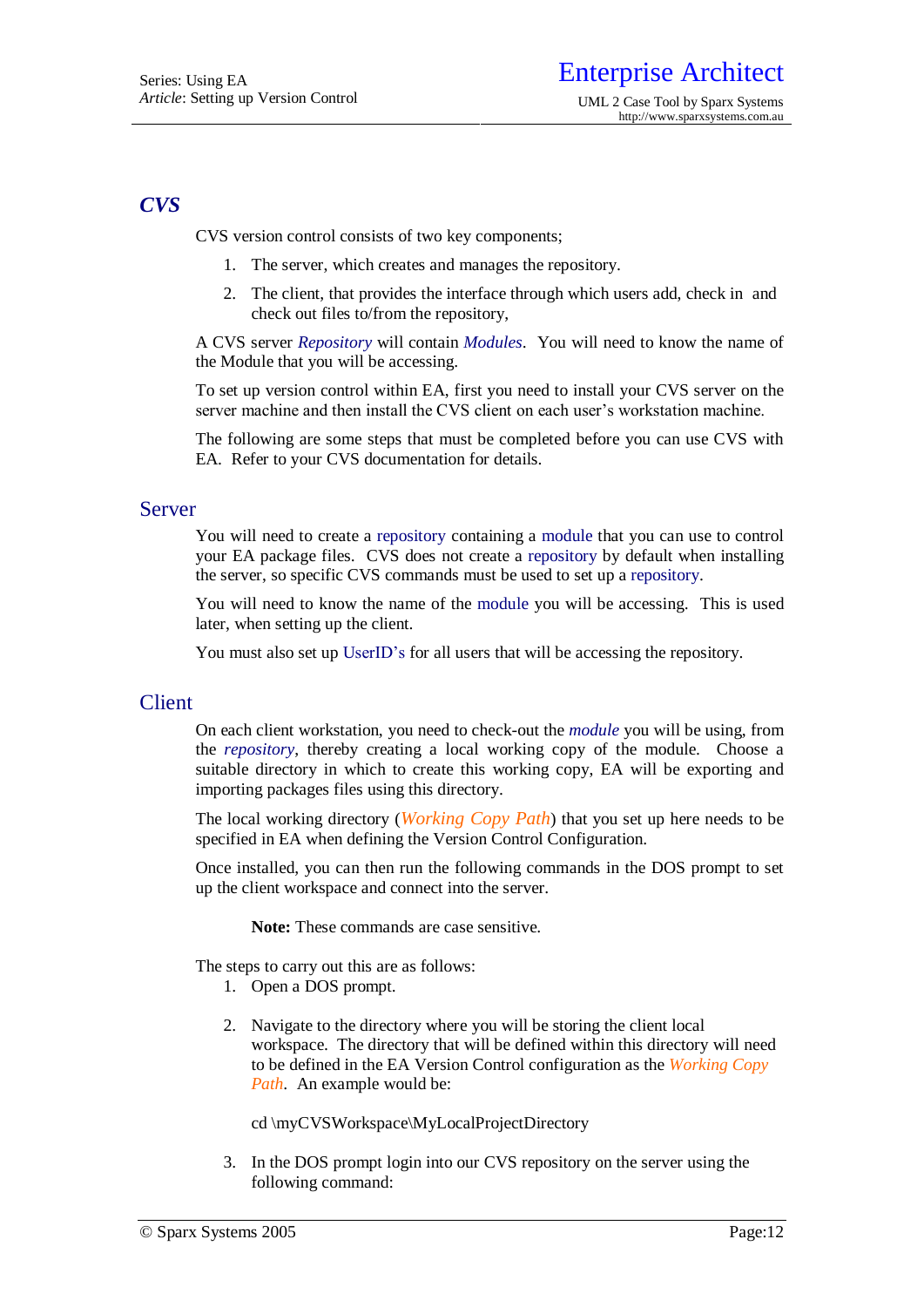cvs -d :pserver:<User>@<ServerName>:<PathToRepository> login

Substitute the fileds:

- $\triangleright$  <User> with the User-name defined on the server.
- $\triangleright$  <ServerName> with the Name of the server.
- $\triangleright$  <PathToRepository> with the URL of the repository.

**Example:** cvs -d :pserver: [joan@CVSServer:](mailto:joan@CVSServer)/cvs login

Note: The  $\leq$ ServerName> may require an IP address rather than the name if the connection is across a WAN.

4. Checkout the CVS module on the server using the following DOS command:

cvs -d :pserver:<user>@<serverName>:<PathToRepository> co <ServerModule>

**Example:** cvs -d :pserver: [joan@CVSServer](mailto:joan@CVSServer):/cvs co TeamModule

The  $\langle$ user $\rangle$  and  $\langle$ ServerName $\rangle$  are as above and the  $\langle$ ServerModule $\rangle$  is the name of the Module you will use in the repository defined on the server.

The above command will create a subdirectory in your current working directory, called <ServerModule>.

It creates local copies of all files contained in the CVS module found at <ServerName>:<PathToRepository>.

## Test the Client – Server

Once the CVS set up has been completed, verify that CVS operates correctly before you attempt to use it from within EA

Assuming that you set up your local workspace by checking out module <ServerModule> into the directory "c:\myCVSWorkspace",

To perform a manual test using CVS:

 $\triangleright$  At the DOS prompt, execute the following CVS commands;

Cd \myCVSWorkspace\<ServerModule>

 $\triangleright$  In this directory create a test file, eg. Test.txt - this can be done with the command "echo 'any old text' >Test.txt".

Execute the following CVS commands;

cvs add Test txt. cvs commit -m"Commit comment" Test.txt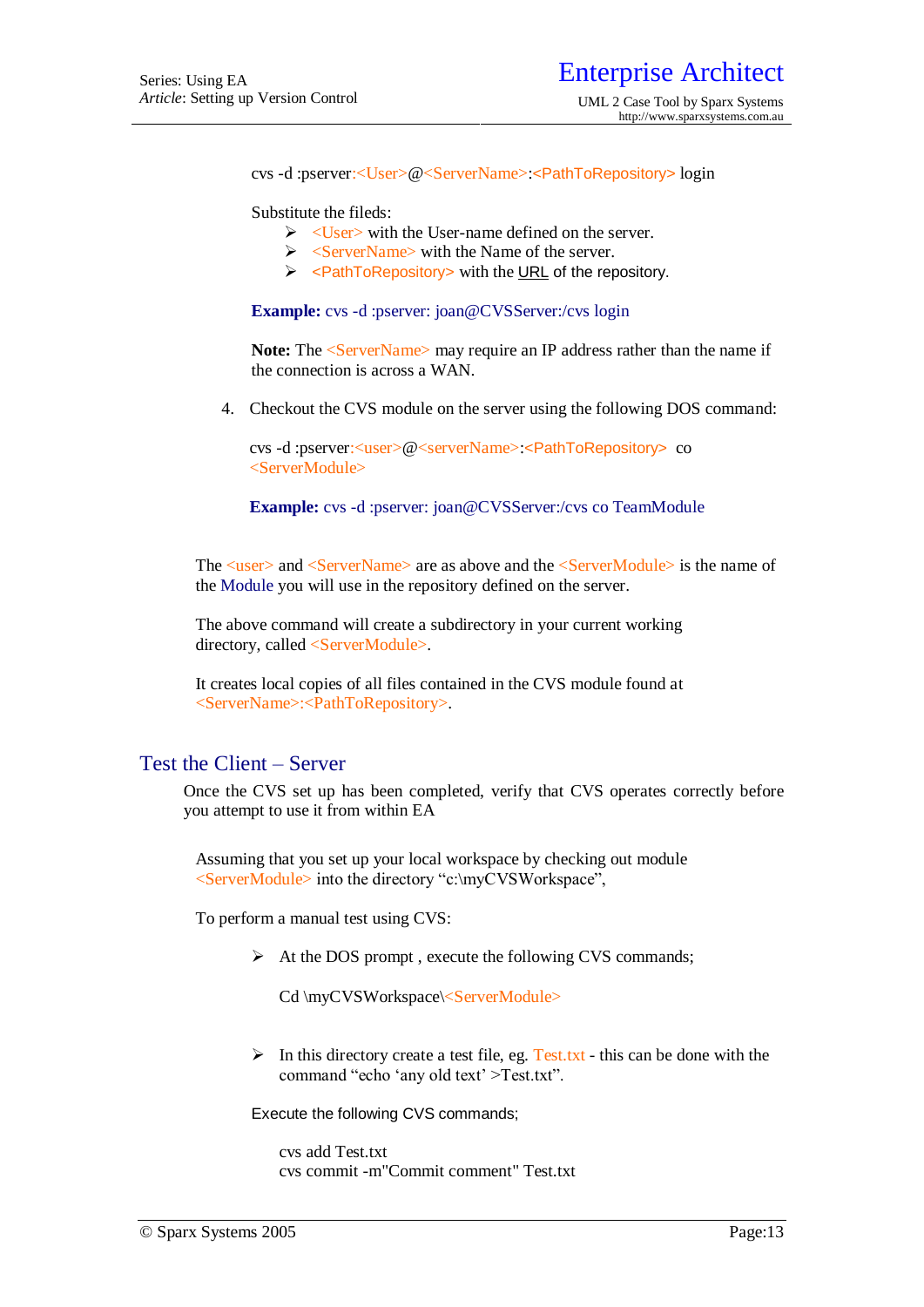cvs update Test.txt cvs edit Test.txt cvs editors Test.txt

The "editors" command should produce output like the following:

Test.txt myUserID Tue Aug 9 10:08:43 2009 GMT myComputer C:\myCVSWorkSpace\TeamModule

Take note of the myUserID that follows the filename. EA must find and use this ID when you create your Version Control Configuration (see example dialog below).

# Configuring EA

Once you have confirmed that the CVS client is set up and operating correctly, you are ready to define a Version Control Configuration within EA that will use CVS.

To do this:

- 1. Open or create the EA package model that you wish to place under version control.
- 2. From the *Project* | *Version Control* submenu, select *Set Version Control Options.*
- 3. *Pr*ess the *New* button and then ensure that the *Select Type* check box is set to *CVS*.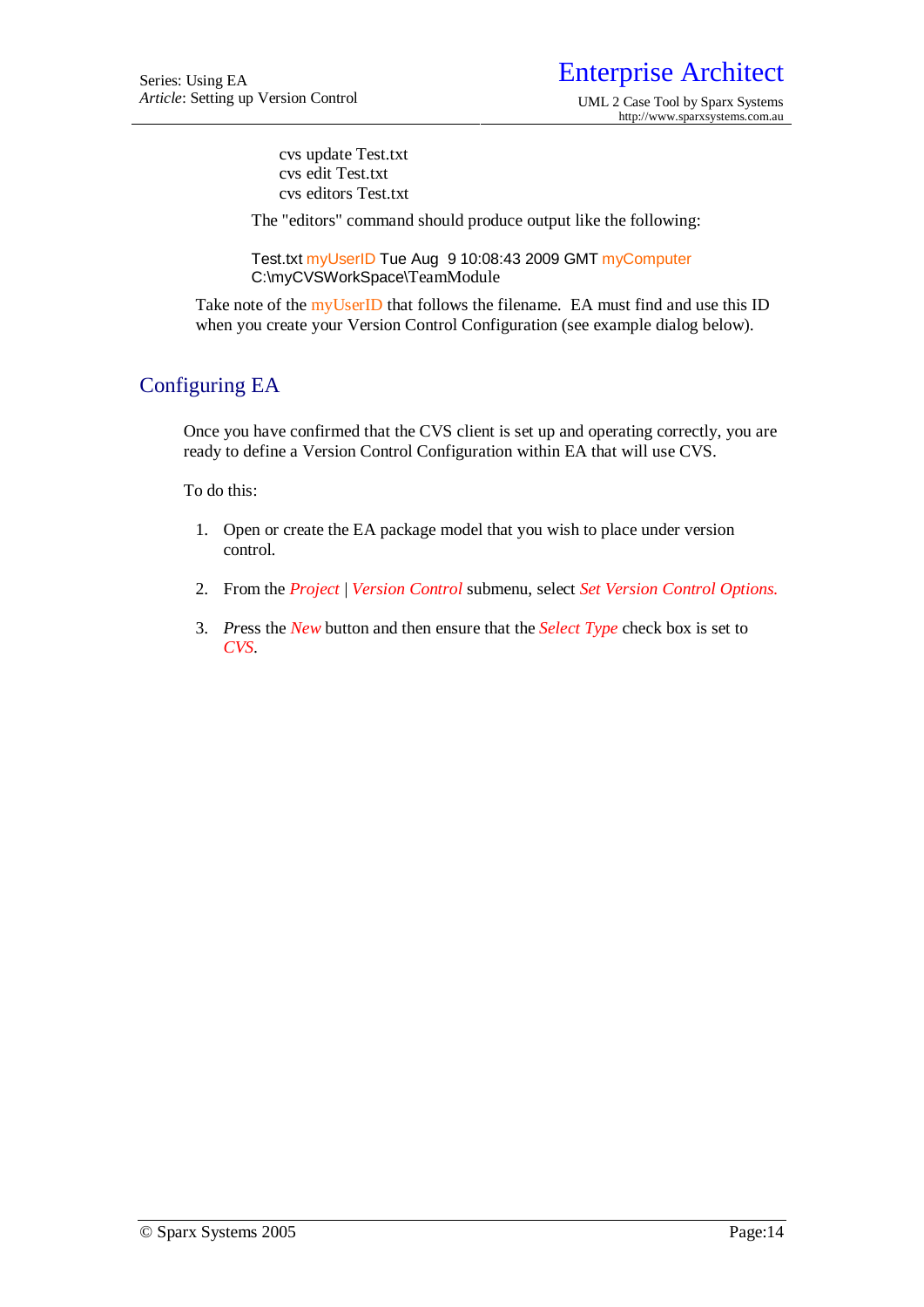*Article*: Setting up Version Control UML 2 Case Tool by Sparx Systems <http://www.sparxsystems.com.au>

| <b>Version Control Configurations</b> |                                                                                                | x |
|---------------------------------------|------------------------------------------------------------------------------------------------|---|
| Model Settings                        |                                                                                                |   |
|                                       | This model is private (for Shared models, it is best to disable this check box)                |   |
|                                       | $\overline{\triangledown}$ Save nested version controlled packages to stubs only (recommended) |   |
|                                       |                                                                                                |   |
| Configurations                        |                                                                                                |   |
|                                       | Configure one or more version control providers for this<br>model.                             |   |
| Select Type:                          | $\Box$ scc $\Box$<br>SubVersion<br>l⊽ c⊻s                                                      |   |
| Unique ID:                            | $\blacktriangledown$                                                                           |   |
| Working Copy path:                    | [Select Path<br>C:\Data\Tests\WinCvs                                                           |   |
| Current User:                         | dobryan                                                                                        |   |
| This Workstation only:                |                                                                                                |   |
|                                       | C:\Program Files\cvsnt\cvs.exe<br>Select Path                                                  |   |
| Client Exe Path:                      |                                                                                                |   |
| Explorer Path:                        | C:\Program Files\GNU\WinCvs\wincvs.exe<br>Select Path                                          |   |
|                                       | Delete                                                                                         |   |
| Defined Configurations:               | Save<br><b>New</b>                                                                             |   |
| Unique ID                             | Type<br><b>Files</b><br>Location                                                               |   |
|                                       |                                                                                                |   |
|                                       |                                                                                                |   |
|                                       |                                                                                                |   |
|                                       |                                                                                                |   |
|                                       | Close<br>Help                                                                                  |   |
|                                       |                                                                                                |   |

4. In the *Working Copy path* field browse using *[Select Path...]* to locate the local CVS working folder (i.e. as defined above as c:\myWorkSpace\Modulename).

Example: From screen shot above: C:\Data\Tests\WinCvs\

- 5. The name in the *Current User* field should reflect the user name used to log in to the remote CVS repository, if this does not happen it indicates that there is a problem with the configuration.
- 6. In the *Client Exe Path*, browse using *[Select Path...]* to locate the executable.
- 7. In Explorer Path, use *[Select Path...]* to locate the executable (i.e.WinCVS.exe).
- 8. Press the *Save* button to confirm the configuration.

Next, launch EA and carry out the process listed in: Testing the installation.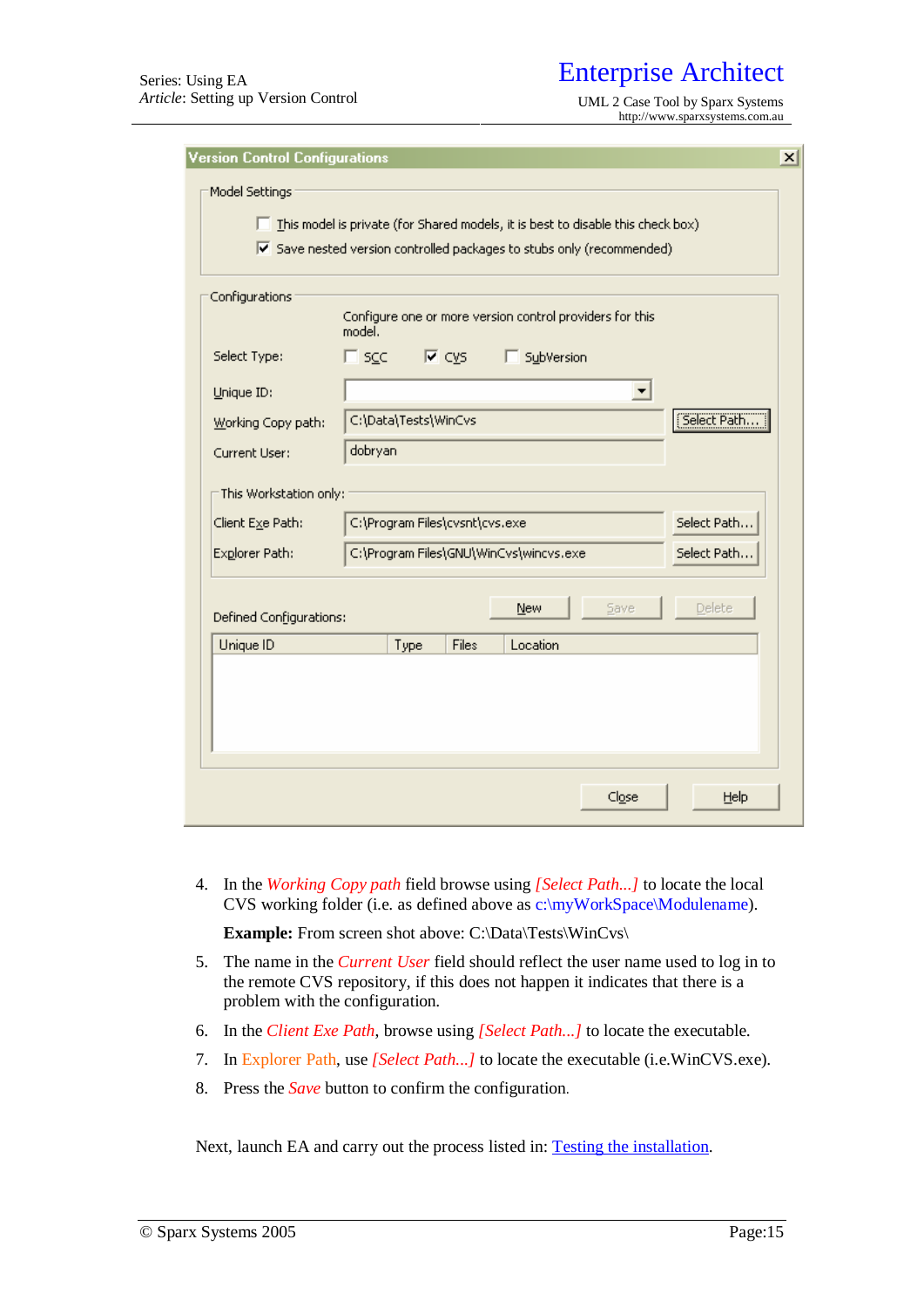# Some CVS technical Points:

#### **Connection Methods:**

The connection method that you use for CVS is not really relevant to EA. So long as you can successfully issue CVS commands from your CVS working copy directory, without having to supply your CVS userID and password for each command, then EA doesn't care what connection method you use, or where your server and repository resides.

The connection method, whether it is :pserver:, :sspi: or :ssh:, is more of a networking issue, and affects how the CVS server process is run, the userID it assumes and its access rights to various files. There is plenty of information available on the web about how to set up CVS. This is a subject that is quite independent of EA.

#### The CVSNT page has a link to this page:

[http://www.devguy.com/fp/cfgmgmt/cvs/cvs\\_admin\\_nt.htm](http://www.devguy.com/fp/cfgmgmt/cvs/cvs_admin_nt.htm), providing information on installing CVSNT. Look for "Which protocol should I use?".

#### **UserName & Password**

When EA issues commands to CVS, it does not supply any username. When you set up CVS, the step where you checkout a CVS module and create your local working copy, should create a subdirectory in your working copy, named "CVS". This subdirectory will contain a file named "Root" which contains your CVS userID and connection method. EA reads this file "Root" and extracts from it, your CVS userID. (If EA does not find the file "Root", it retrieves the Windows userID, but this is NOT the correct ID unless you are using a local repository.) EA uses the userID it finds, to determine whether or not it is you that has an EA package file checked out. You will not be able to modify packages in EA, unless EA has retrieved your correct CVS userID.

EA issues commands to CVS as though it is a user, issuing commands at the command line, from the working directory. If you can use CVS from the command line, then EA will also be able to use it. The only consideration here is that the process it spawns to do this is NOT visible to the user. Therefore, you must have a CVS configuration that does not request passwords from the user, or EA will appear to freeze while the CVS process waits for the user's input.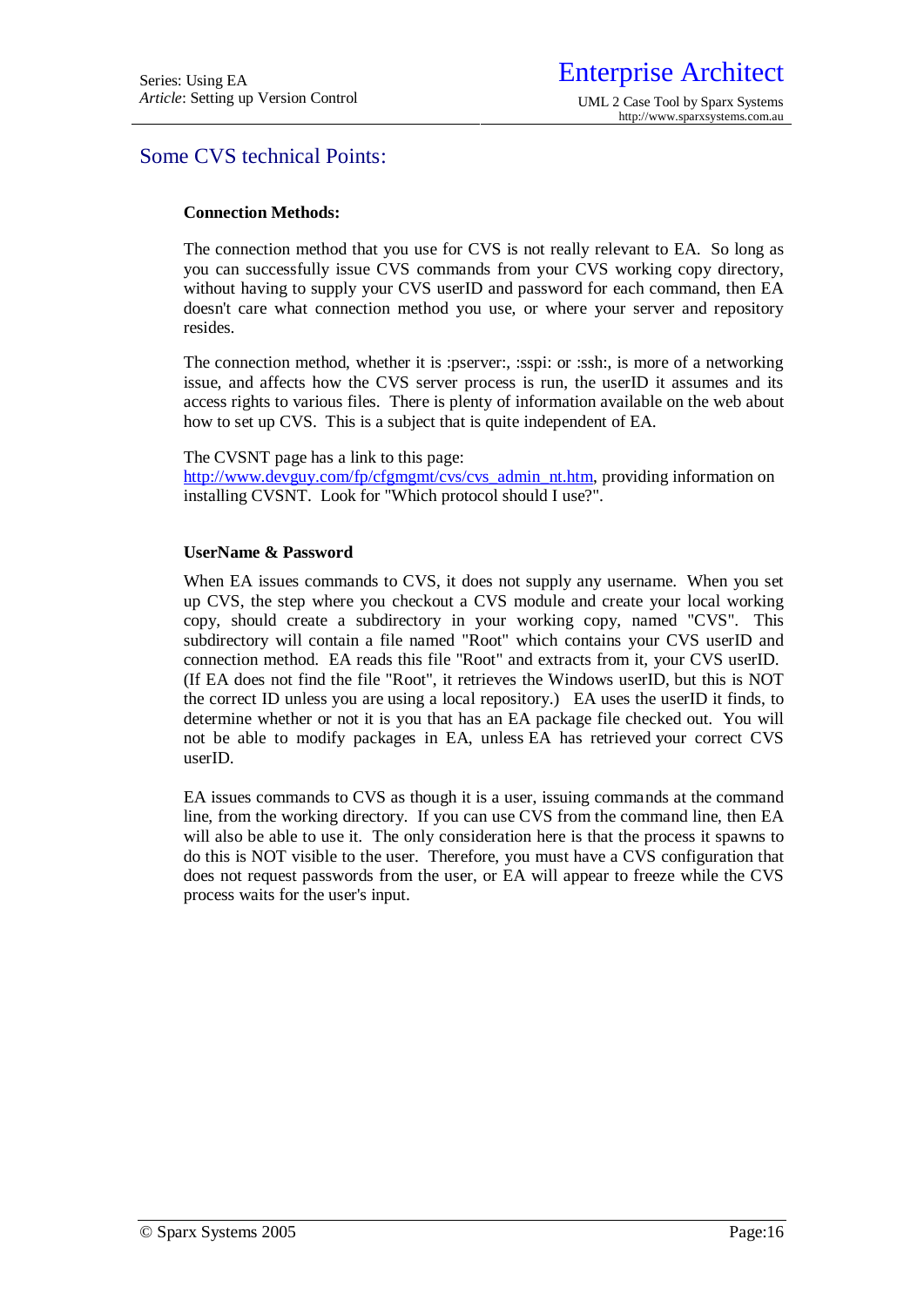# *Subversion*

Note: This document is available prior to the release of EA version 6.0. Subversion support will be available in EA version 6.0.

Subversion version control consists of two key components;

- 1. The server, that creates and manages the repository.
- 2. The client, that provides the interface through which users add, check in and check out files to/from the repository,

To set up version control within EA, first you need to install your Subversion server on a server machine and then install the Subversion client on each user's workstation machine.

Official Subversion documentation can be found here: <http://svnbook.red-bean.com/en/1.1/index.html>

Executable files for Subversion can be obtained from here: [http://subversion.tigris.org/project\\_packages.html#binary-packages](http://subversion.tigris.org/project_packages.html#binary-packages).

**Note:** Enterprise Architect requires Subversion 1.2 or later.

The following are some steps that must be completed before you can use Subversion with EA. Refer to your Subversion documentation for details.

## Server Setup

Have your system administrator obtain and install the Subversion server. They will need to create a Subversion repository to use with EA. For more information on repository configuration see:

<http://svnbook.red-bean.com/en/1.1/svn-book.html#svn-ch-5-sect-6>

Chapter 6 in the official Subversion documentation (see above) provides guidance on how to configure the server for different methods of access by the client. Secure connection methods are also covered in this section.

Your administrator should setup Userids and passwords for all the users that will access the repository. Your admin should then provide all users with the "Path to the Repository", and ensure that they can all connect.

**Note:** Subversion repositories can be accessed through many different methods—on local disk, or through various network protocols. A repository location, however, is always defined using a URL. See the Appendix: Subversion URLS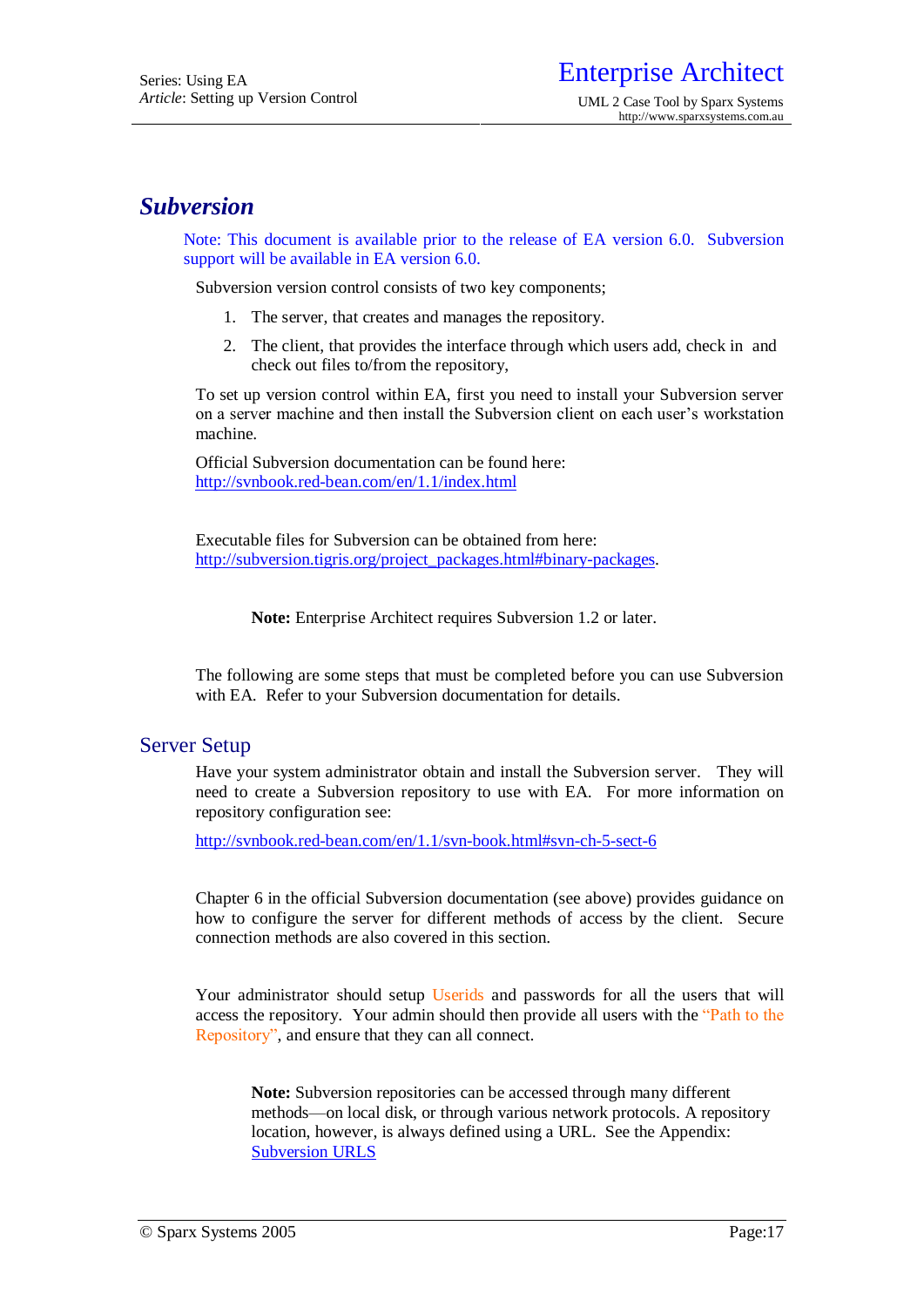A Subversion server *Repository* once setup*,* will contain *Subtrees*. A key step when installing the server side is to create a subtree in the repository for the EA model that you are wanting to version control. Although it actions a process on the server, it is initialized on a client machine.

With Subversion we recommend that each new EA model being added to version control should have a separate repository sub-tree created on the server.

#### **Creating a New Repository Sub-tree on the Server**

Although this sets up the sever repository, it is done using a client, so make sure you install a client to perform these tasks.

To create a repository sub-tree perform the following:

1. On a client machine create a temporary directory structure to import into the Subversion repository on the server. This will initialize the repository sub-tree for this EA model.

The directory structure should look like this;

tempDir

└─<*EA\_Model\_Name*> 'Example C:\tempdir\myEAModel

- 2. Open a command prompt, navigate to directory tempDir
- 3. Issue the command:

svn import <ParentDirectoryName> <RepositoryURL> -m"A meaningful comment"

Example:

svn import c:\tempDir svn://SVNServer:3690/ -m "New import"

As per step 1 above, if c:\tempDir contains the model sub-directory EA\_Model\_Name, then that sub-directory is created in the repository.

**Note:** that after the import is finished, the original tree is *not* converted into a working copy. To start working, you still need to **svn checkout** a fresh working copy of the tree.

- 4. You can now delete the directory tempDir and all its contents.
- 5. For further information see: <http://svnbook.red-bean.com/en/1.1/svn-book.html#svn-ch-5-sect-6>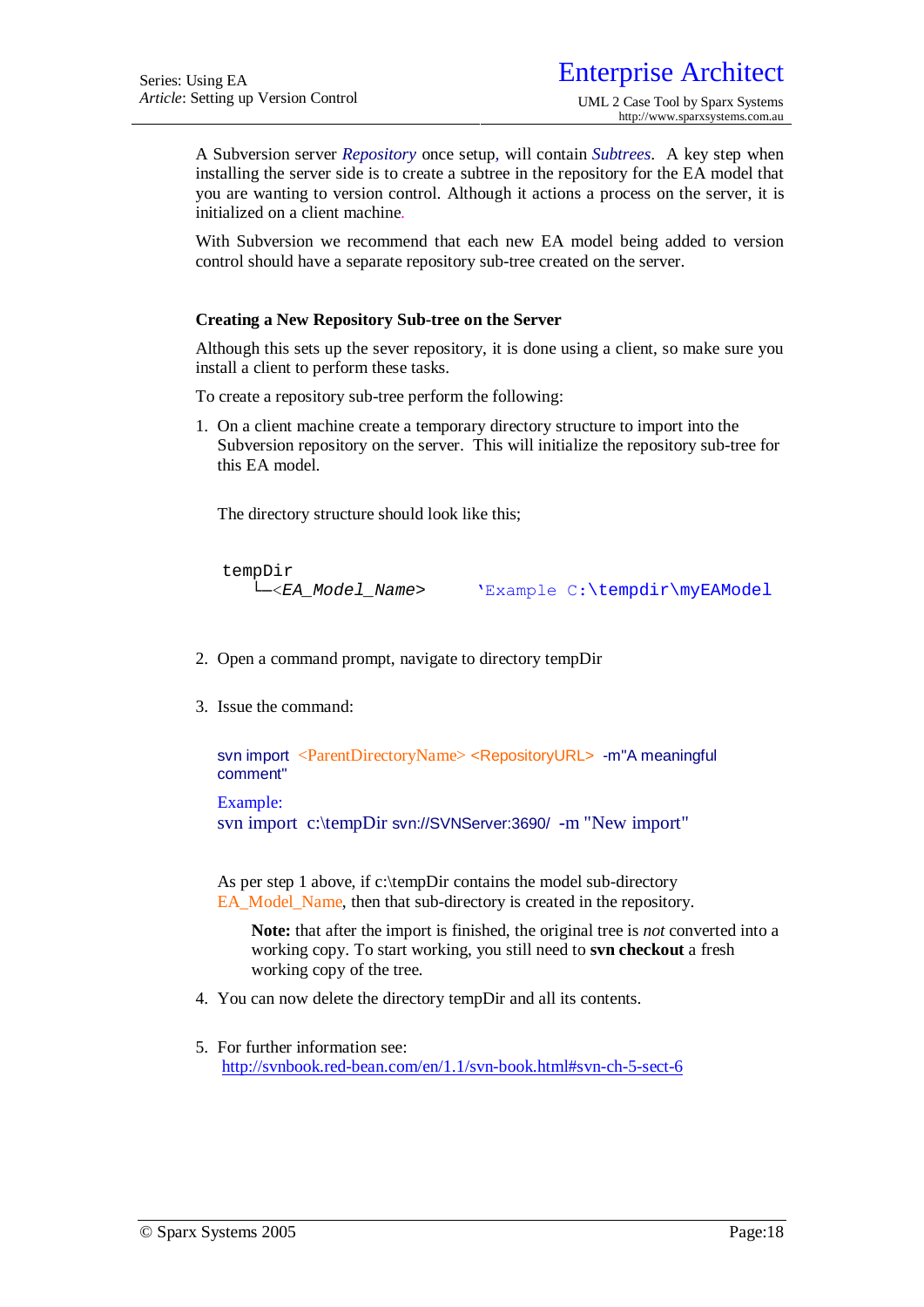## **Client**

You will need to install the Windows Subversion Client executables on the client machines running Enterprise Architect. See the reference to Subversion executable files above.

#### **Create a Local Working Copy**

Once you have created on the server, a sub-tree in the repository for this model, you are ready to create the local Working Copy.

The Working Copy is the directory where EA will create XMI files when it exports the version controlled packages. It is these exported package files that are placed under Subversion control.

To create the local working copy:

- 1. Choose a suitable directory on your system to create your Subversion Working Copy.
- 2. Open a DOS command line window.
- 3. Navigate to the directory that will hold your Working Copy directory.
- 4. Check-out the model's sub-tree from the repository, with the following command:

svn checkout <*repositoryURL*>/<*EA\_Model\_Name*>

Where:

- <*repositoryURL*> is the URL for the repository on the server.
- >  $\leq$  *<EA Model\_Name*> is the directory name that you used in setting up the repository sub-tree above.

Example:

svn checkout svn://SVNServer:3690/myEAModel

## Test the Client – Server

Once the Subversion set up has been completed, you should verify that it operates correctly before you attempt to use it from within EA. When carrying out this test you must be able to commit files to the repository, without being prompted for ID or passwords.

To perform a manual test using Subversion, carry out the following:

1. Create a temporary text file to be version controlled in your working copy folder.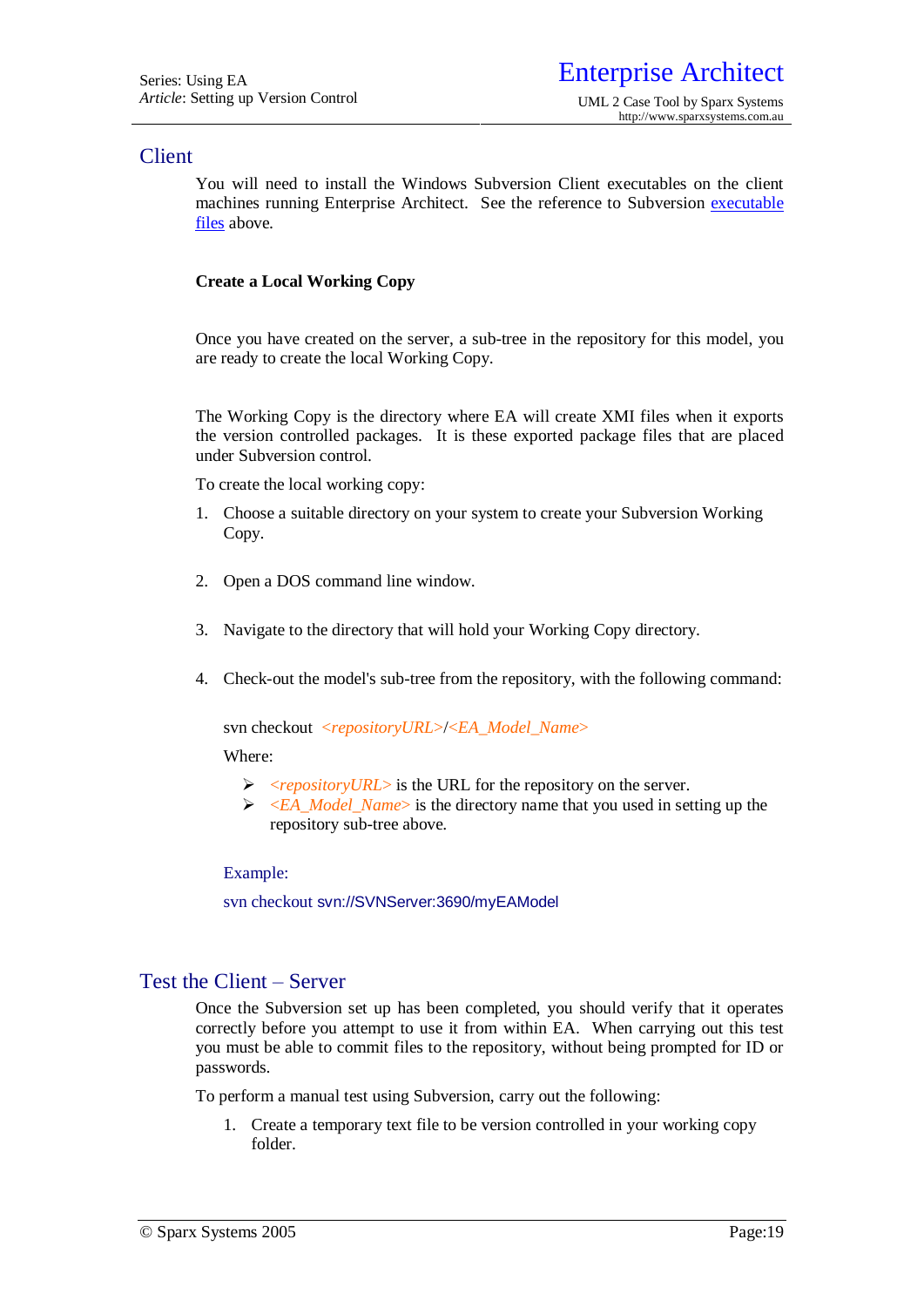- 2. Open a command prompt in DOS.
- 3. Navigate to the directory that will hold your Working Copy directory.
- 4. Add and commit the temporary file to the repository using the following commands:

svn add <fileName>

svn lock <fileName>

5. Now, update the file from the repository, lock the file. To do this use the following commands:

svn update <fileName>

svn lock <fileName>

- 6. Edit and save the file using an editor.
- 7. Now commit the file once more using the following command: svn commit <fileName> -m"A meaningful comment."
- 8. To review the Subversion status on this file use: svn <fileName> -ur

This should show two revisions of the file.

# Configuring Version Control with Subversion

Having installed Subversion, both server and client, and created a local working copy from a repository sub-tree, you can now set up your EA model.

To apply version control to your EA model, perform the following steps:

1. Launch EA and open the model for which this Working Copy was created.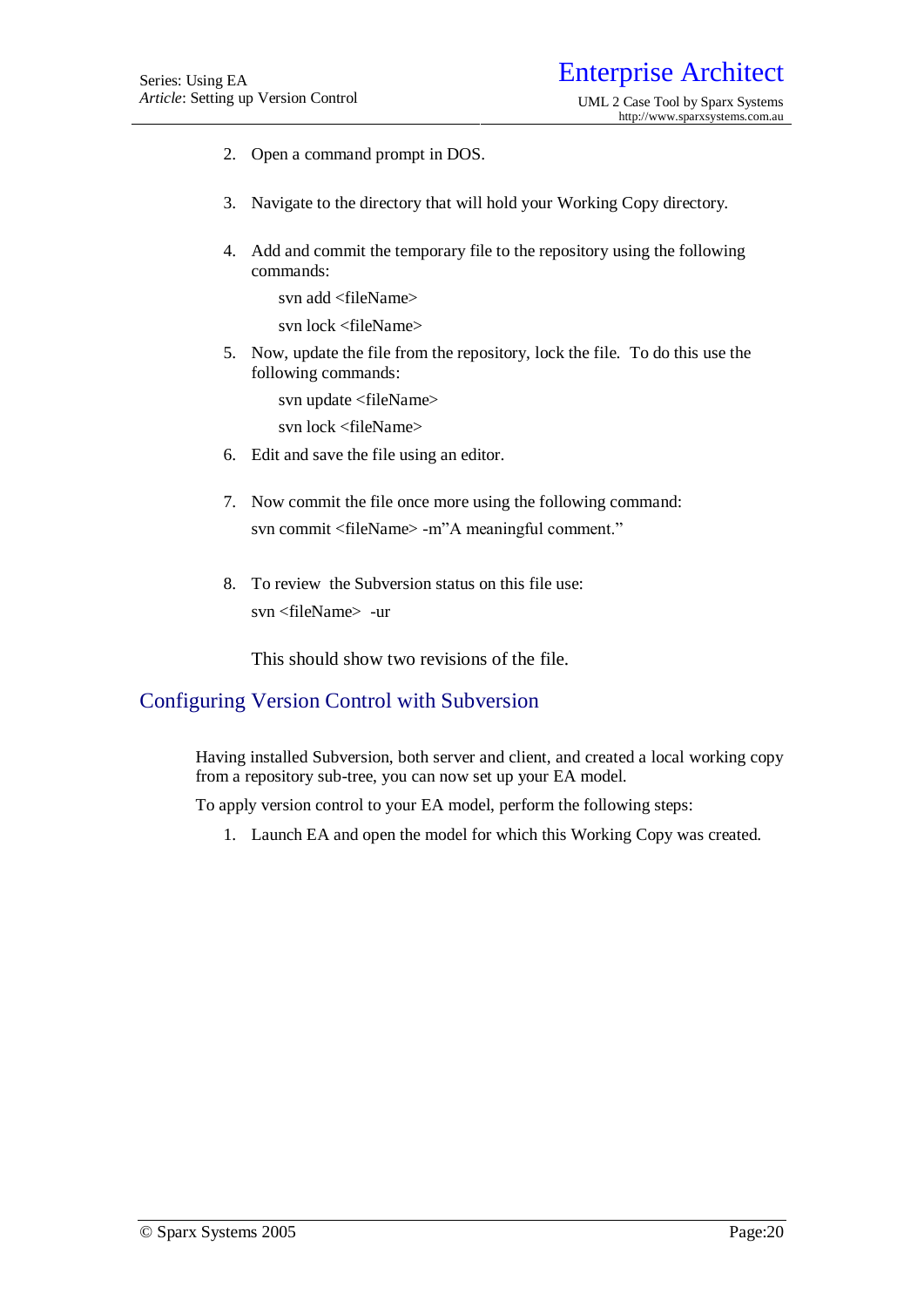2. From the main menu select: Project | Version Control | Set Version Control Options. The following dialog will open:

| <b>Version Control Configurations</b>      |                                                                                                                                                                                               | $\times$ |
|--------------------------------------------|-----------------------------------------------------------------------------------------------------------------------------------------------------------------------------------------------|----------|
| Model Settings                             | $\Box$ This model is private (for Shared models, it is best to disable this check box)<br>$\overline{\blacktriangledown}$ Save nested version controlled packages to stubs only (recommended) |          |
| Configurations                             | Configure one or more version control providers for this<br>model.                                                                                                                            |          |
| Select Type:                               | $\Box$ scc $\Box$ cys<br>√ SubVersion                                                                                                                                                         |          |
| Unique ID:                                 | Svn_demo<br>▼                                                                                                                                                                                 |          |
| Working Copy path:                         | Select Path<br>C:\Data\VersionControl\WinCvs                                                                                                                                                  |          |
| This Workstation only:<br>Client Exe Path: | C:\Program Files\Subversion\bin\svn.exe<br>Select Path                                                                                                                                        |          |
| Defined Configurations:                    | <b>Delete</b><br>New<br>$S$ ave                                                                                                                                                               |          |
| Unique ID                                  | Files<br>Type<br>Location                                                                                                                                                                     |          |
|                                            |                                                                                                                                                                                               |          |
|                                            | Close<br>Help                                                                                                                                                                                 |          |

- 3. Press the New button
- 4. Set the Select Type check box to "*Subversion*".
- 5. In the Unique ID field give the configuration an appropriate name.
- 6. Now click the Select Path button to specify the path to your Working Copy directory.

**Note:** The Working Copy directory was created in step 4 of the section "Creating a Local Working Copy" above.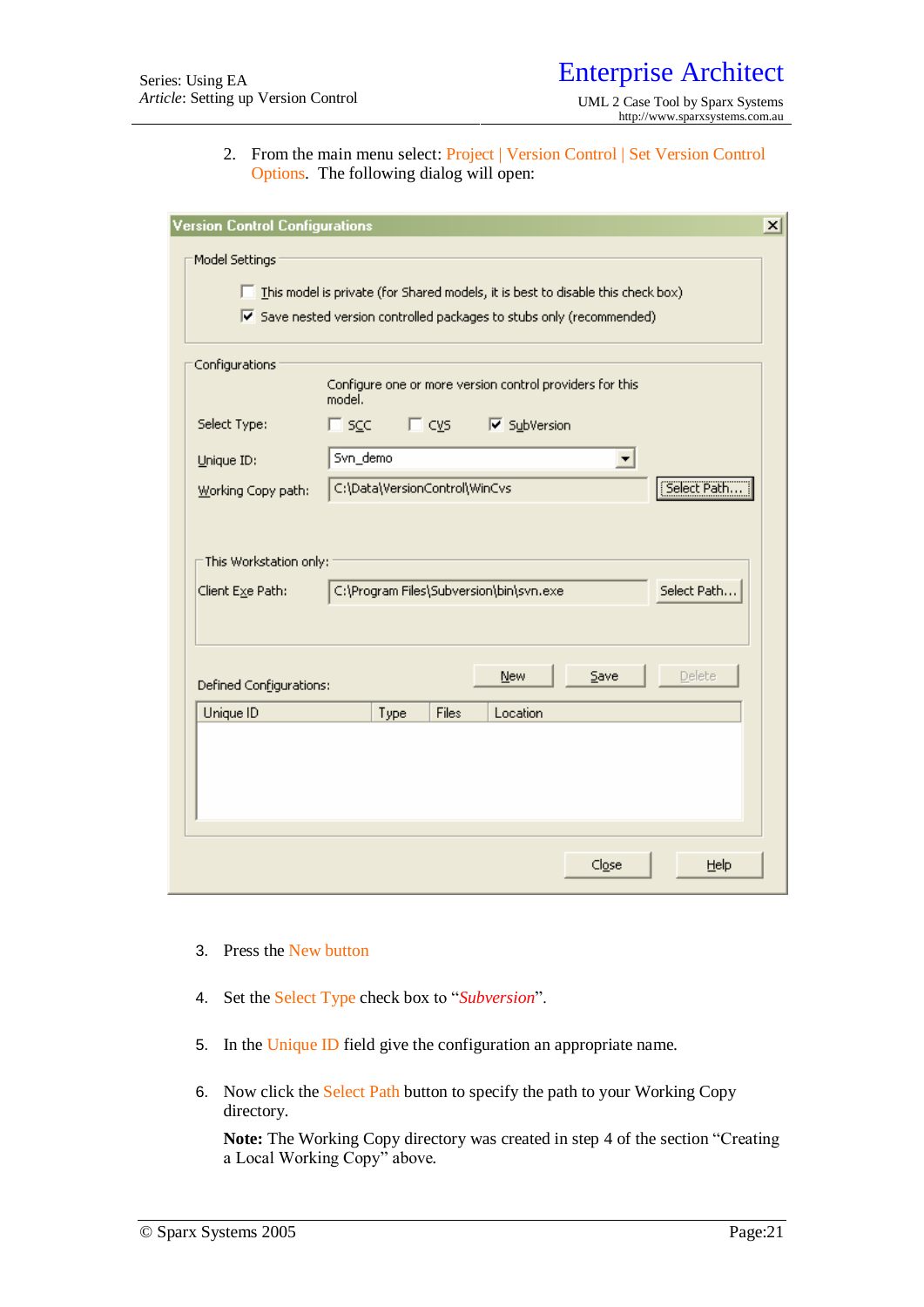- 7. Click on the Select Path button to specify the path for your Subversion client executable.
- 8. Click on the Save button to save this configuration.

# **Testing the installation**

Once EA has been configured you can then place an EA packages under Version Control. To do this:

 $\triangleright$  Select a package from the Project view:



 $\triangleright$  Right-click on this package and from the context menu select Package Control | Configure

|                         |            |   | Other Views<br>$-$          |              |
|-------------------------|------------|---|-----------------------------|--------------|
|                         |            |   | Mentor                      |              |
|                         |            |   | <u>A</u> dd-In              |              |
|                         |            |   | Package Properties          |              |
| Configure               | Ctrl+Alt+P |   | Package Control             |              |
| Manage Baselines        | Ctrl+Alt+B | 멖 | New Diagram                 |              |
| Save package to file    |            | 窗 | New Element                 | Ctrl+M       |
| Load package from file  |            | ø | New <u>P</u> ackage         | Ctrl+W       |
| View package XMI        |            |   | Documentation               |              |
| Compare with XMI file   |            |   | Code Engineering            |              |
| Get Package             |            |   | Import/Export               |              |
| Get <u>A</u> ll Latest  |            |   | Transform Current Package . | Ctrl+Shift+H |
| Version Control Options |            |   | Contents                    |              |
| Update Package Status   |            |   | Bookmarks                   |              |
| Set as Namespace Root   |            |   | Search Tree                 | Ctrl+Shift+F |

You will then be prompted with the following window that allows you to configure the options for version control on the package selected.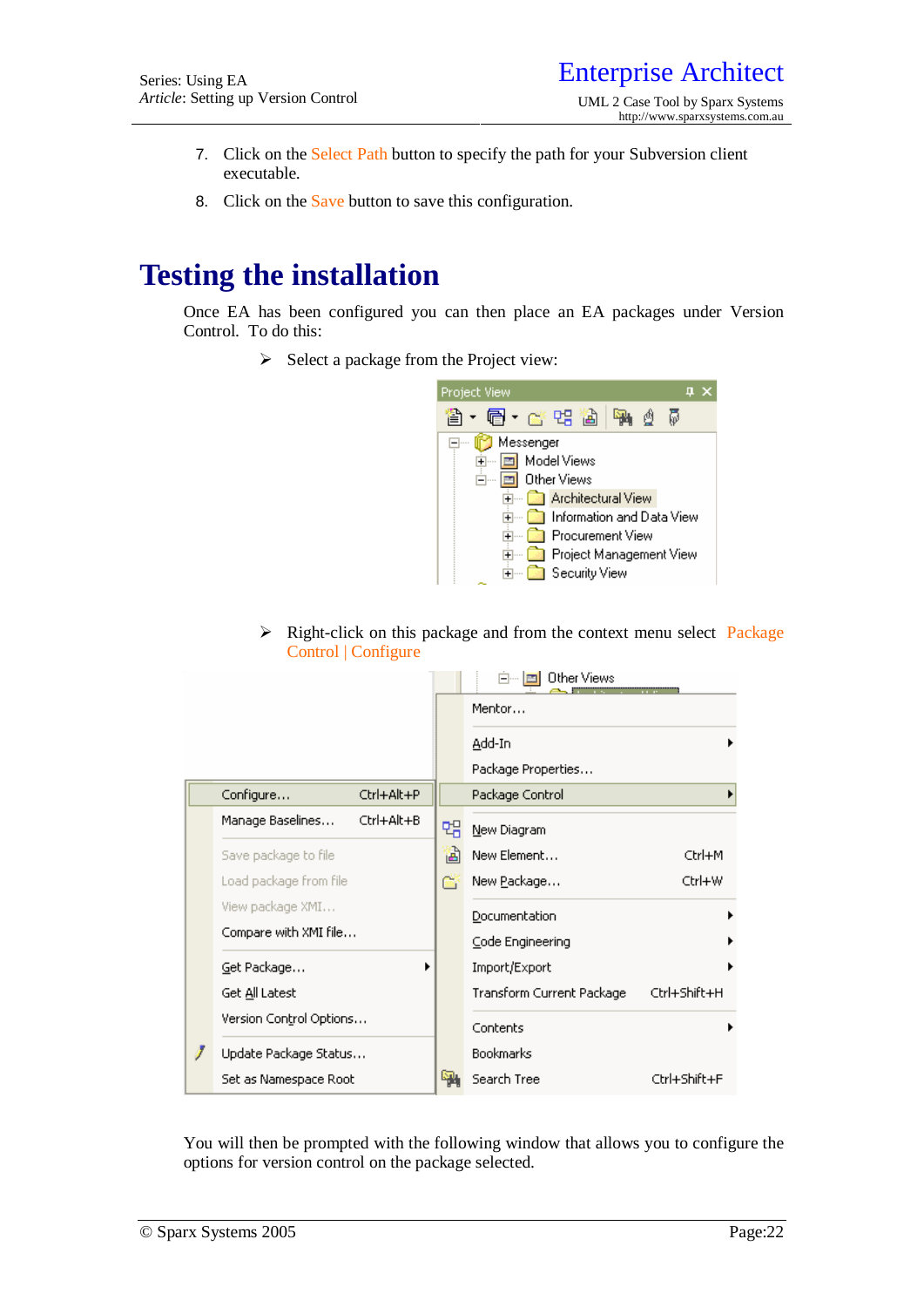<http://www.sparxsystems.com.au>

| <b>Package Control Options</b> |                                                                              | $ ?  \times$             |
|--------------------------------|------------------------------------------------------------------------------|--------------------------|
| [Control Package:              | ш                                                                            |                          |
| Version Control:               | [None]                                                                       |                          |
| ⊠MI Filename                   | Architectural View.xml                                                       | $\sim$ $\times$ $\times$ |
| UML/XMI Type<br>Version ID     | Other Options<br>Enterprise Architect XMI/UML 1.3 -<br>$\Box$ Use D $\Box$ D |                          |
| 0 <sub>W</sub> ner             | □ Log Import/Export<br>$\overline{\phantom{m}}$<br>E Batch Import            |                          |
| Last Load Date                 | $\Box$ Batch Export                                                          |                          |
| Last Save Date                 |                                                                              |                          |
|                                | Cancel<br>Help<br><u>ο</u> κ                                                 |                          |

To set the required options for a simple export you can simply configure the following:

- Tick the *Control Package* checkbox to indicate this is a controlled package.
- Select a *Version Control* configuration from the *Version Control* dropdown list; this connects this package to a specific version control configuration.

| <b>Package Control Options</b>                                                               |                                    | $?$ $\times$                                                                   |
|----------------------------------------------------------------------------------------------|------------------------------------|--------------------------------------------------------------------------------|
| Control Package:                                                                             | ⊽                                  |                                                                                |
| Version Control:                                                                             | dermot (SCC Perforce Project)      |                                                                                |
| ⊠MI Filename                                                                                 | Architectural View.xml             |                                                                                |
| UML/XMI Type<br>Version ID<br>0 <sub>.</sub> Mer<br>Last Load Date<br>Last Save <u>D</u> ate | Enterprise Architect XMI/UML 1.3 ▼ | Other Options:<br>Use DID<br>Log Import/Export<br>Batch Import<br>Batch Export |
|                                                                                              | Cancel<br>ŪΚ                       | Help                                                                           |

Unless any changes are required, the remaining entries can be left as default entries.

This has set up the package as a version controlled package. You can then check that package indicates that it has been set to version control with the icon:  $\Box$ .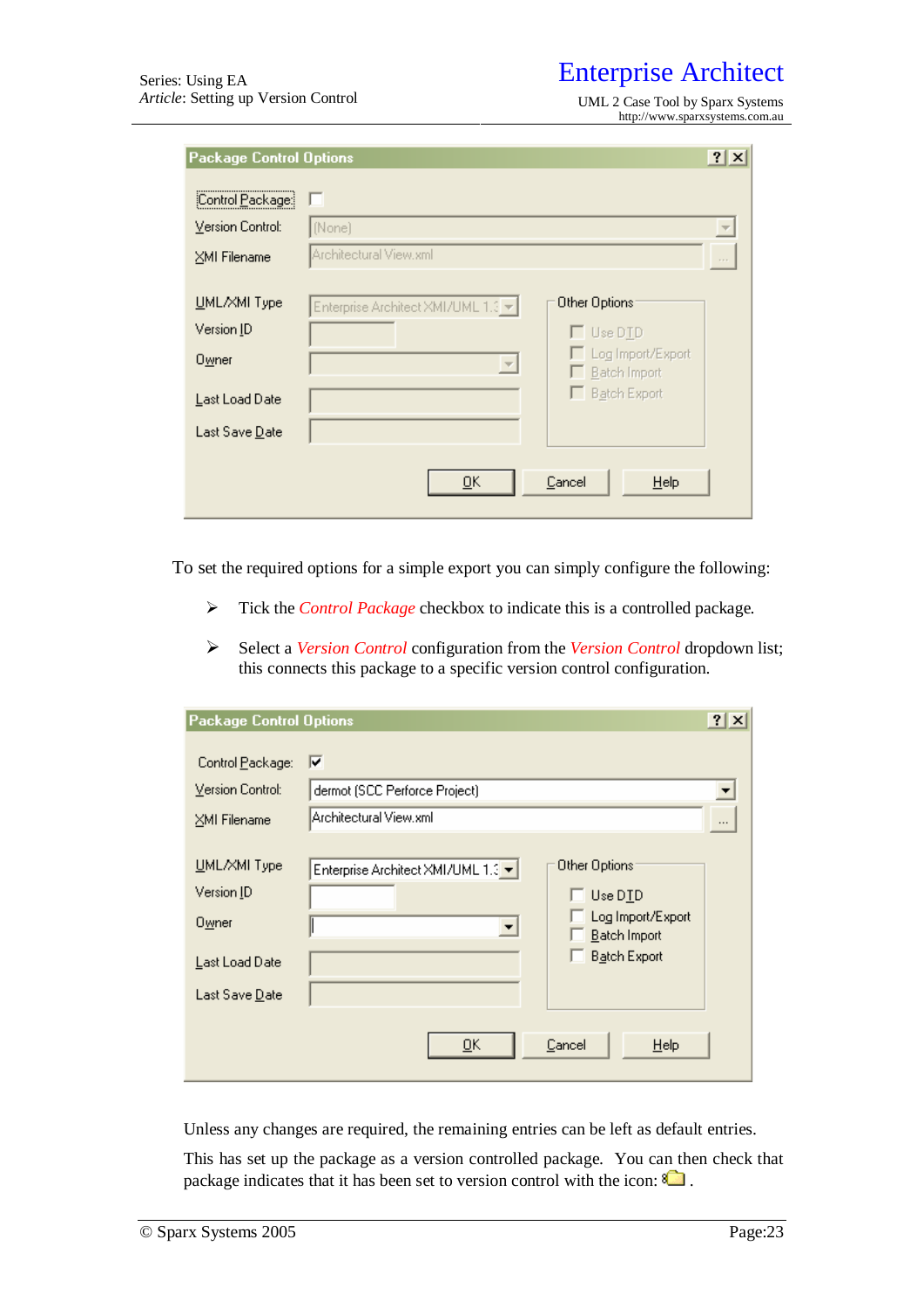Once this is complete, it can be verified using your local version control software's GUI client to see that the package has been placed under version control.

> **Note:** Users should not modify the version control state of the XML files by directly using the version control product outside of EA.

For more information on using particular functions associated with the version control see the guide to this in EA's Help file.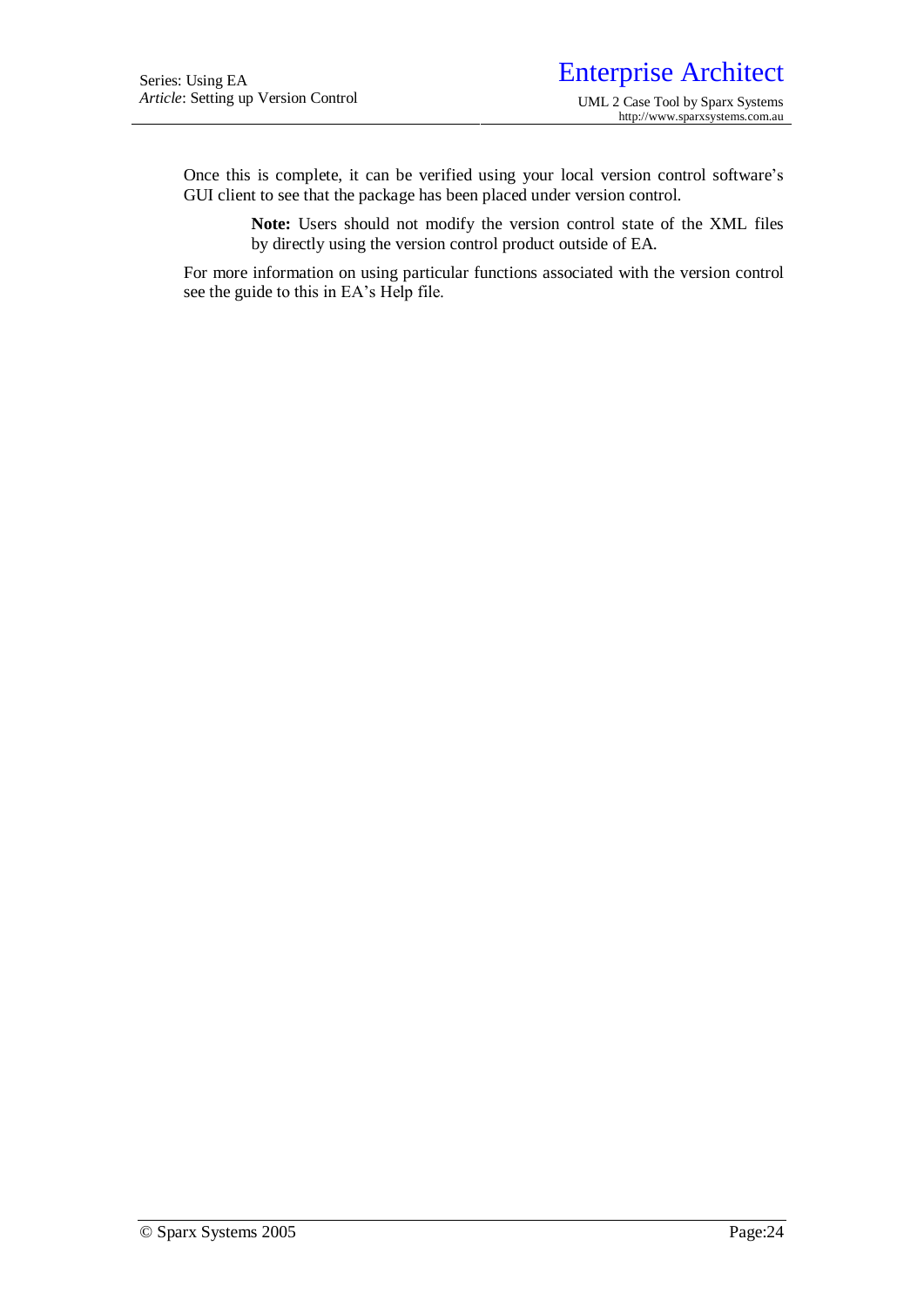# **Appendix:**

# *1. Version Control Deployment schemas*

As outlined above there are a number of different schemas for implementing version control with Enterprise Architect. This Appendix covers three broad schemas that may be used. There can be many variations on this type of schema.

These three schemas are as follows:

- 1. Private Model
- 2. Shared Model
- 3. Work Group Model

## Private Model

The private model is a simple structure each user hosts their EA model on their own machine and accessing a common version control server.



The Version Control Server (and repository) set up on a server machine, which accessible by all workstations.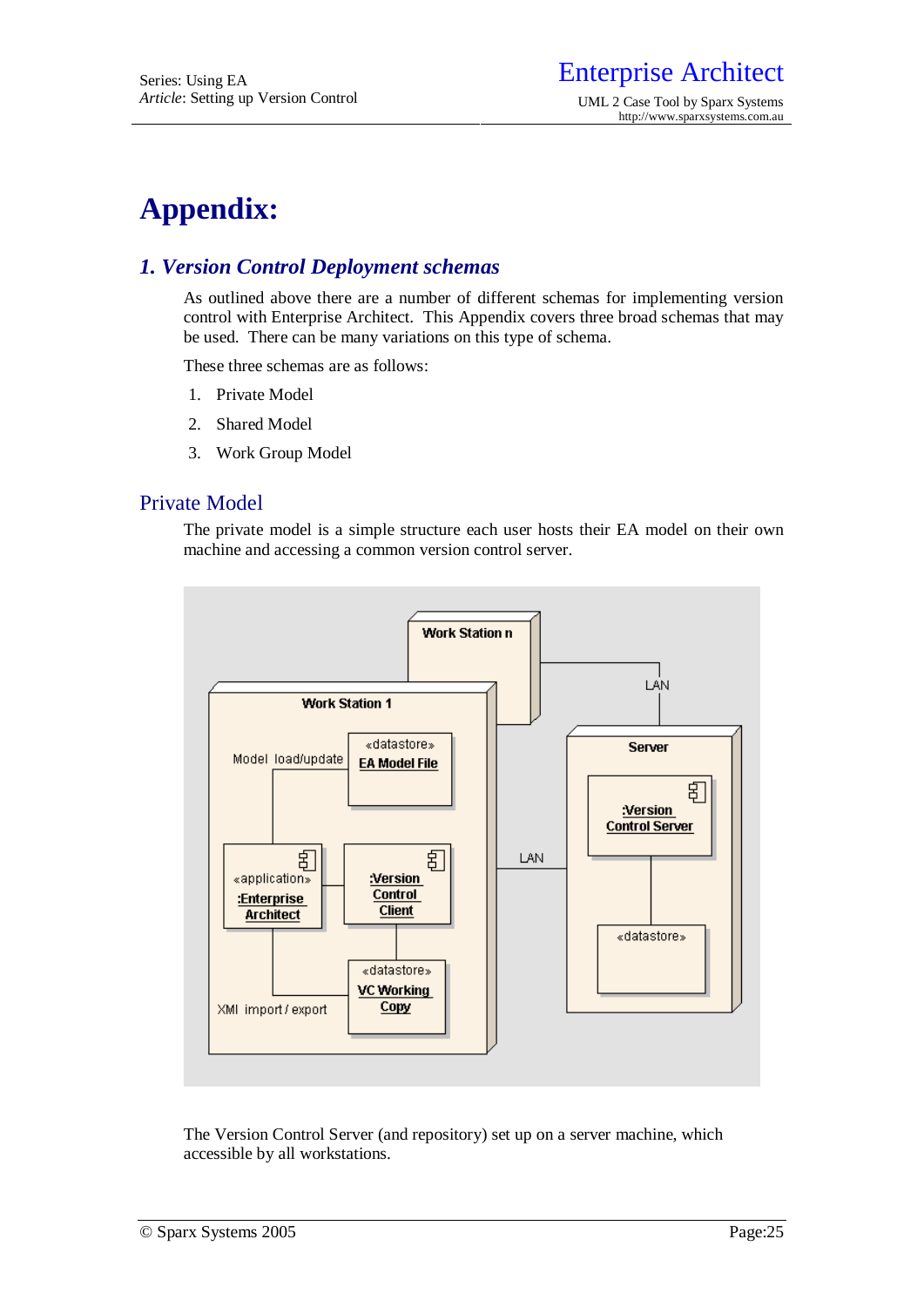There can be any number of workstations. Each workstation has

- 1) A private copy of the (same) EA model.
- 2) A private local workspace that contains module of interest in the Version Control repository.

The model is kept up to date by retrieving the latest versions of the package files from Version Control.

Each user's access to edit the model's packages is managed by EA, through the Version Control system.

## Shared Model

The simple and common scenario is where users are setup to share a central .eap file or DBMS database. This configuration allows users to see other users' packages without explicitly having to retrieve them. Version control regulates access to packages, and maintains package revision history.



The Version Control Server (and repository) is set up on a server machine, accessible by all workstations.

There is a single copy of the EA model, accessible by all users. This is held either in a DBMS repository or as an .EAP file stored on a shared network drive.

There can be any number of workstations. Each workstation has:

1) Accesses to the shared EA model.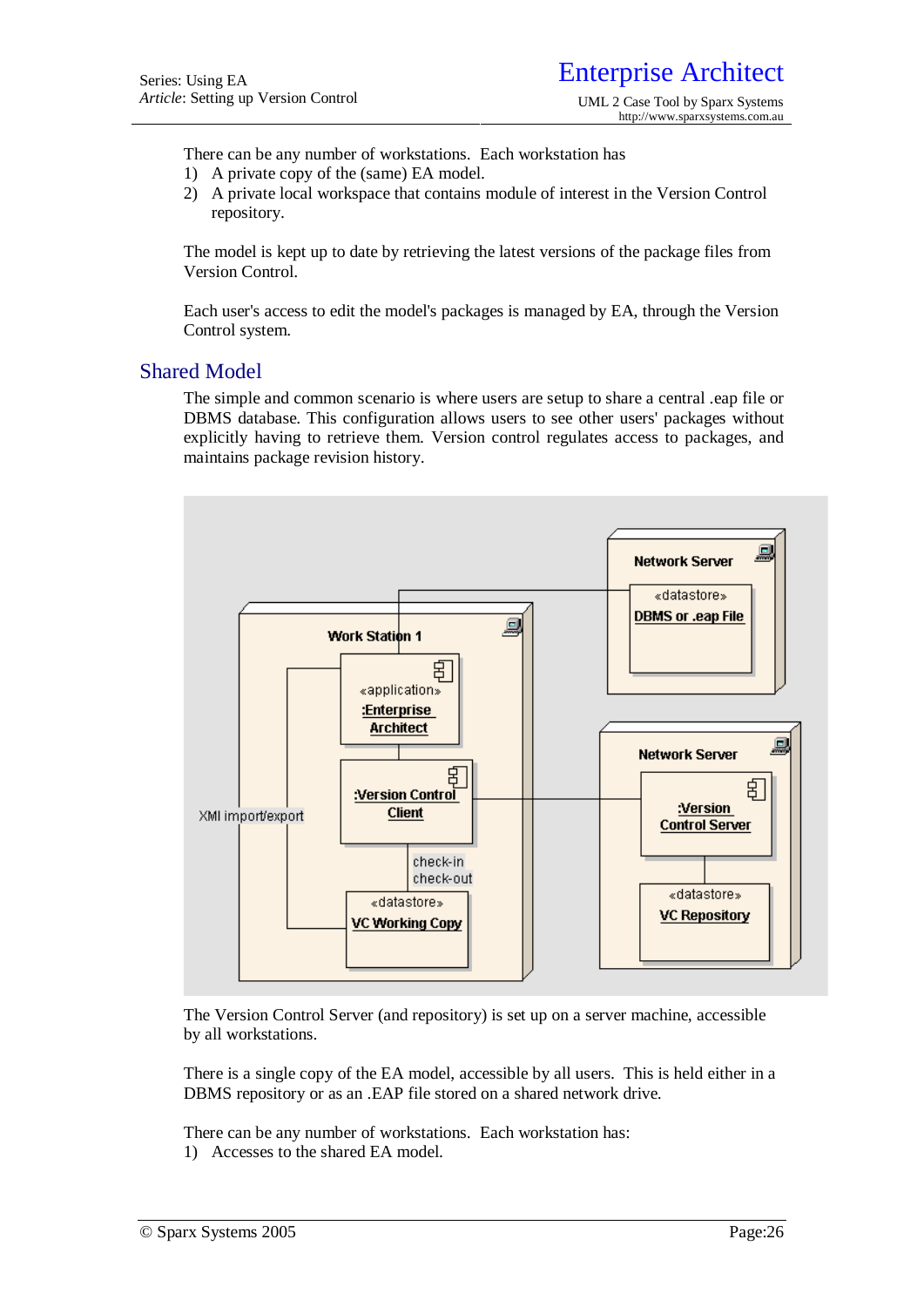2) A private local workspace that contains the module of interest from the Version Control repository.

The model is immediately updated as users make changes.

Each user's access to edit the model's packages is managed by EA, through the Version Control system.

# Work Group Model

This schema uses a Version Control Server (and repository) set up on a server machine, accessible by all workstations.

A number of work groups are set up where all users within a given work group appear to the Version Control system, to be the same user.



Each work group:

 $\triangleright$  Behaves like a single user from the Private Models deployment above.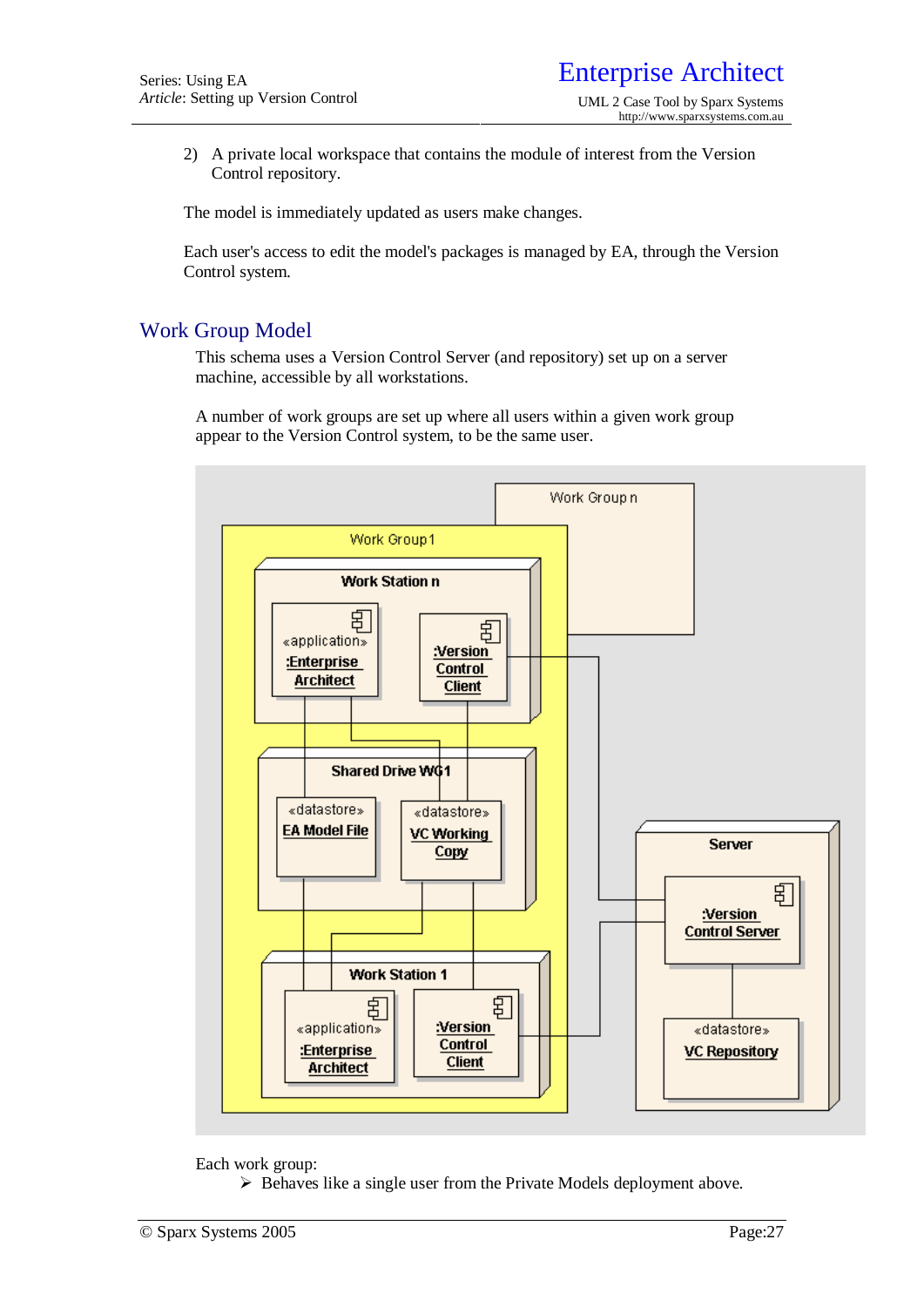- $\triangleright$  Has its own private copy of the EA model that is shared within the work group.
- ▶ Has just one local Version Control work space.

Within the work group the copy of the model and the local Version Control work space are accessed by all work group members. All work group members use the same Version Control UserID.

**Note:** This schema is dependant on the Version Control keeping a UserID independent of the PC. CVS does support this but it may not work with SCC products, as the PC's machine name often forms part of the Version Control UserID.

It is envisaged that the size of the work group is small, with high levels of communication between its members, for example, all working within the same room.

EA manages edit access to the packages at a work group level, treating each workstation within a work group as the same user.

# *3. Subversion URLS*

Subversion repositories can be accessed through many different methods—on local disk, or through various network protocols. A repository location, however, is always defined using a URL.

Table 1 describes how different URL schemas map to the available access methods.

|  | Table 1. Repository Access URLs |  |  |
|--|---------------------------------|--|--|
|--|---------------------------------|--|--|

| <b>Schema</b>              | <b>Access Method</b>                                         |
|----------------------------|--------------------------------------------------------------|
| file://                    | direct repository access (on local disk)                     |
| http://                    | access via WebDAV protocol to Subversion-aware Apache server |
| $\hbox{\texttt{https://}}$ | same as $http://, but with SSL encryption.$                  |
| sym://                     | access via custom protocol to an synserve server             |
| $svn + ssh$ :/             | same as $\text{syn}$ : //, but through an SSH tunnel.        |

For more information on how Subversion parses URLs, see the section called "Subversion Repository URLs"

## *4. Version Control Products*

The following is a list of known SCC compliant version control products. Ones that have been tested for use with Enterprise Architect are marked: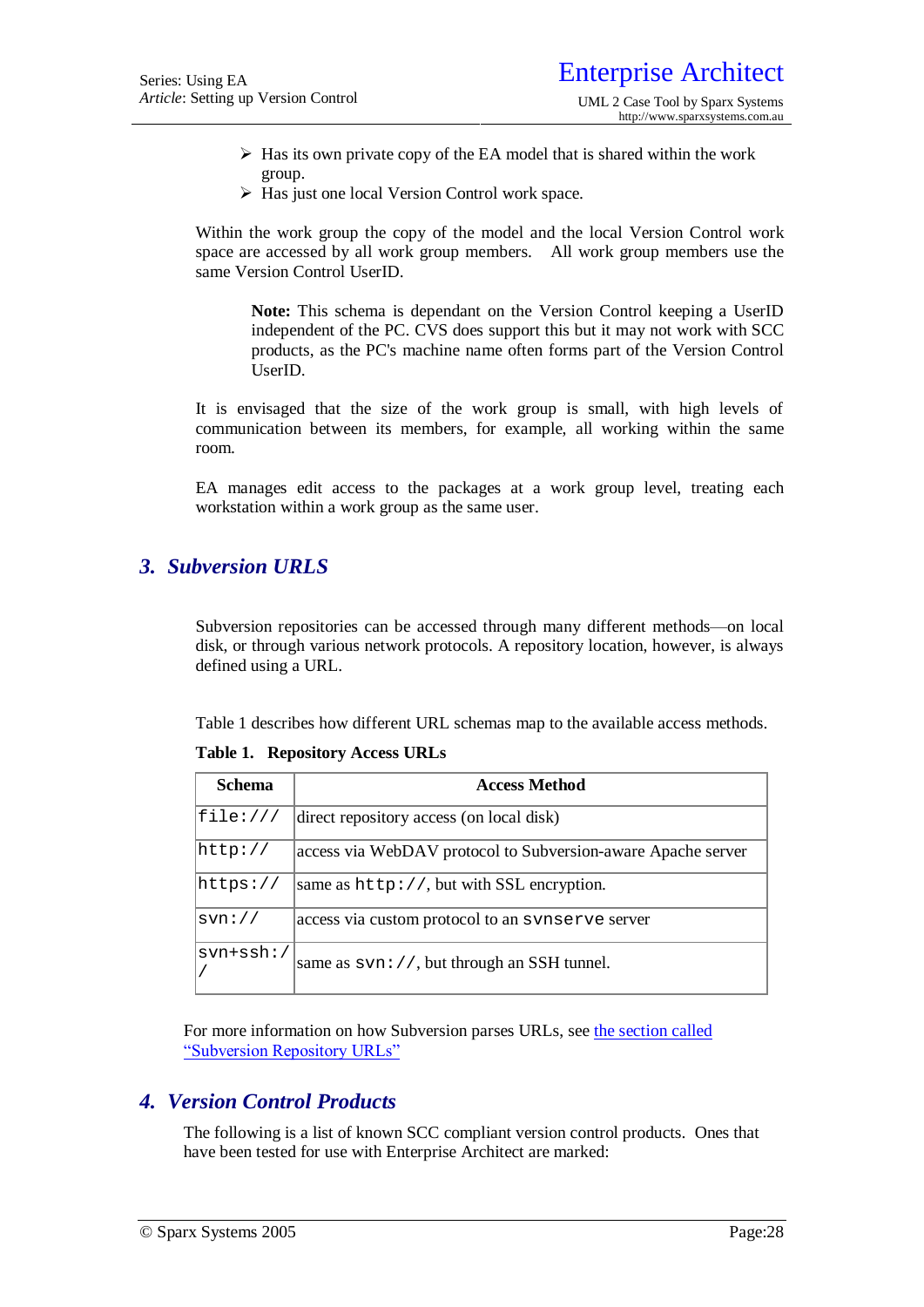| <b>Software</b>                     | <b>Tested</b> | <b>Software</b>             | <b>Tested</b> |
|-------------------------------------|---------------|-----------------------------|---------------|
| AccuRev                             | Yes           | Serena PVCS                 |               |
| <b>CA Harvest</b>                   |               | SourceGear Vault            | Yes           |
| ClearCase                           | Yes           | Source OffSite              | Yes           |
| <b>IBM</b><br><b>TeamConnection</b> |               | <b>Starbase Versions</b>    |               |
| <b>Intersolv PVCS</b>               |               | <b>StarTeam</b>             |               |
| <b>MKS</b> Source<br>Integrity      | Yes           | Surround SCM                |               |
| Perforce P4                         | Yes           | <b>TeamCoherence</b>        |               |
| <b>PVCS</b>                         |               | VisualAge<br>TeamConnection |               |
| OVCS                                |               | Visual Source Safe          | Yes           |

There are also numerous SCC Wrappers for CVS clients that are available. Given the direct CVS link, these are not needed but can be used. The packages are:

PushOK for CVS Zues

There is an interface known as Igloo – we have not been successful in running EA with this.

# *3. Links*

# CVS links

Overview documentation:

<http://cvsbook.red-bean.com/cvsbook.html#Starting%20A%20Repository>

<http://cvsbook.red-bean.com/cvsbook.html#Accessing%20A%20Repository>

<http://cvsbook.red-bean.com/cvsbook.html#Starting%20A%20New%20Project>

<http://cvsbook.red->

bean.com/cvsbook.html#Checking%20Out%20A%20Working%20Copy

#### Product downloads:

<https://ccvs.cvshome.org/servlets/ProjectDocumentList?folderID=80&expandFolder=80> &folderID=0

Windows CVS interface: http://www.wincvs.org/

Windows GUI client <http://www.tortoisecvs.org/>

© Sparx Systems 2005 Page:29